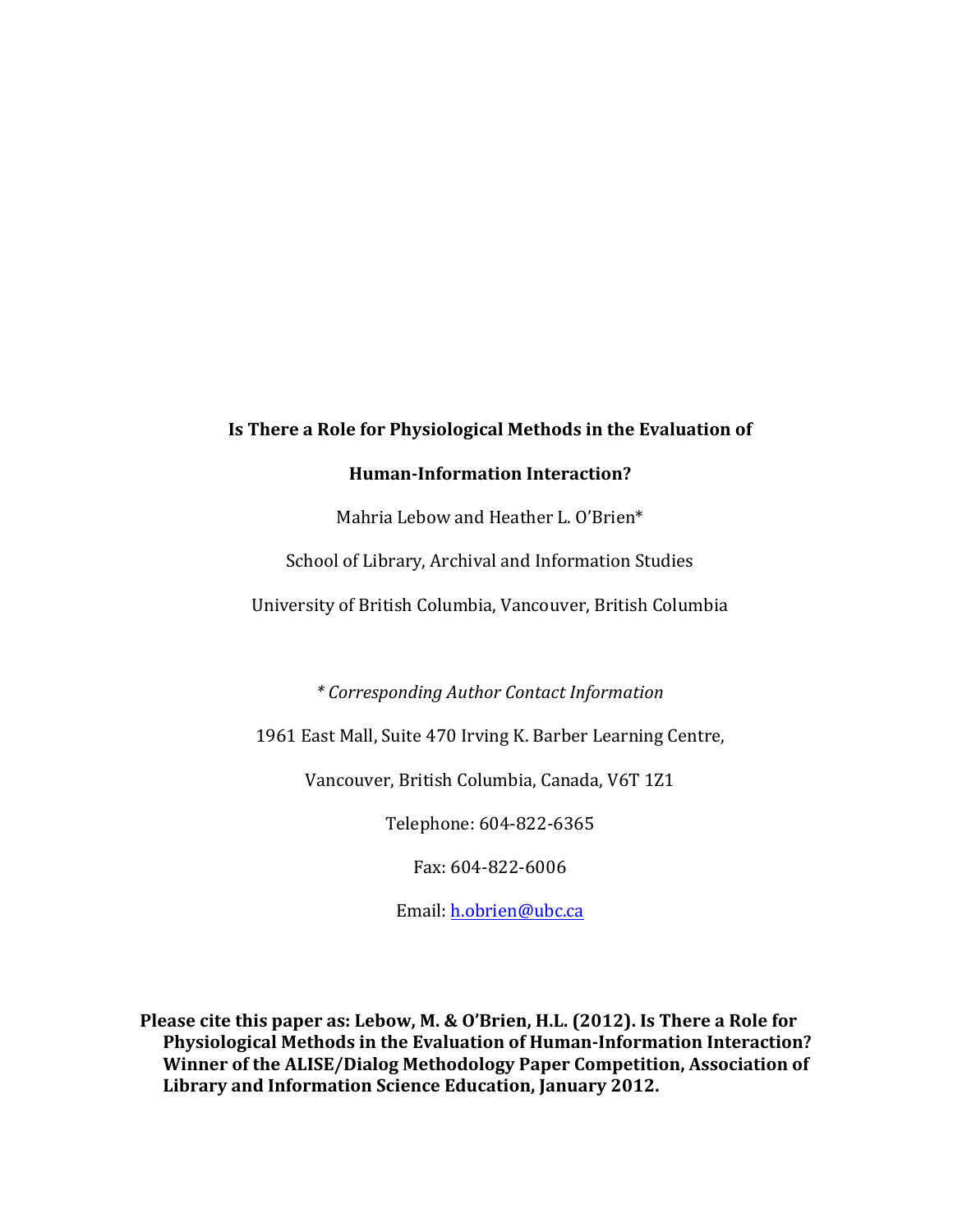# **Abstract**

In human-information interaction (HII) we are facing new research challenges as we attempt to look more holistically at the relationship between people, technologies, and information objects. These challenges revolve around understanding how the interaction process changes over time and evaluating emotional responses during interaction. The use of physiological measures is becoming prevalent in human-computer interaction (HCI) research to detect emotional responses during technology use and to design responsive computer devices. In this paper, we explore the collection, analysis and interpretation of physiological measures through the research literature and our own experience of employing them in a research study, with the overarching question, "What is the potential for physiological measures in the study of HII?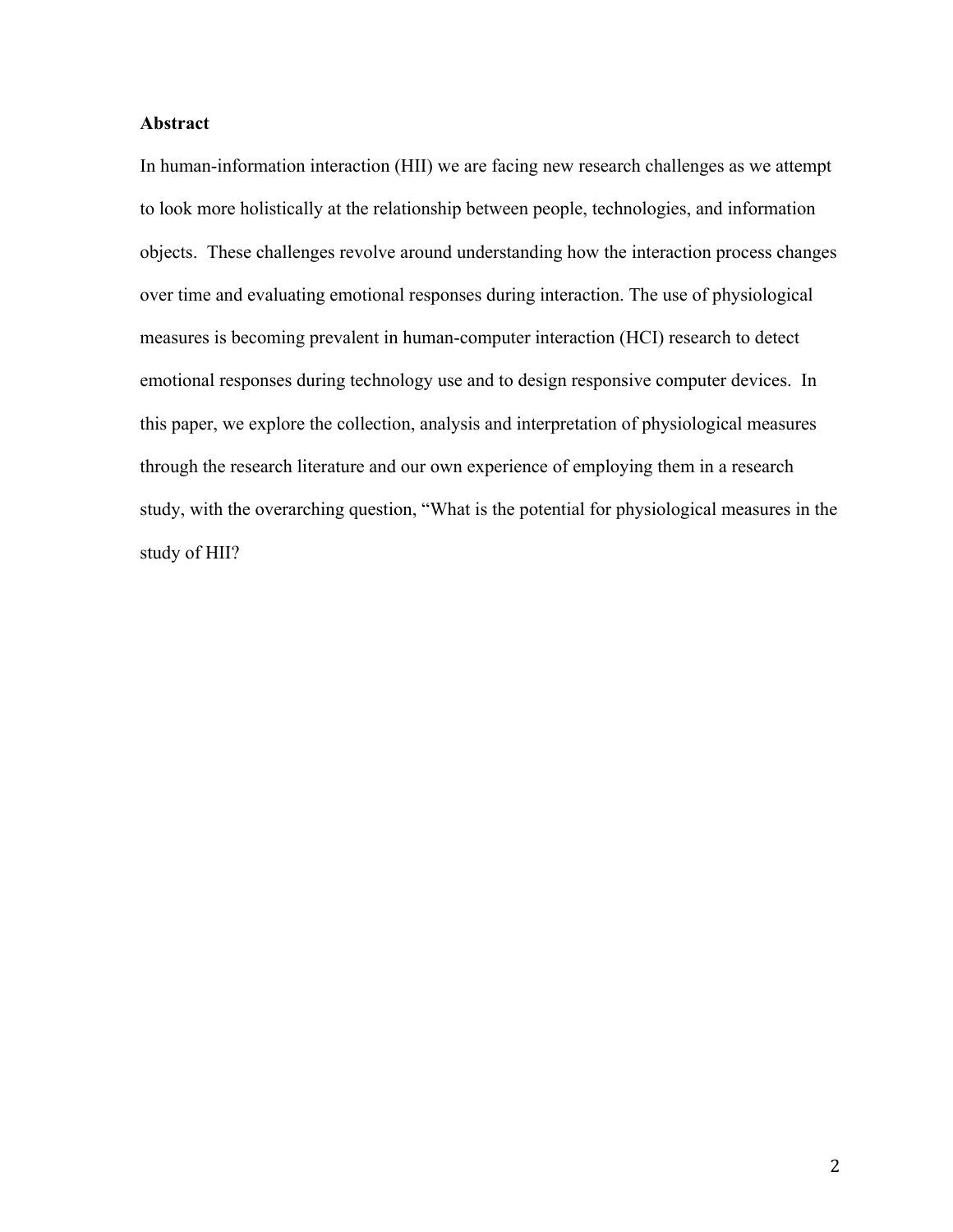## **Introduction**

Human-Information Interaction (HII) has been described as a "core phenomenon for the information field" (Marchionini, 2008, p. 171). HII is comprised of information objects (e.g., books, videos, etc), people, and technology (e.g., devices, software). Although these elements have always been a focus of information behaviour research, HII stresses the holistic examination of these elements. Marchionini (2008) describes this as moving away from a reductionist approach that focuses on objects, people, and technology as independent entities and towards a more ecological perspective. This shift in viewpoint challenges us to reconsider the ways in which we contemplate information interactions, thinking more broadly than single, information encounters to cumulative information experiences that are influenced by individual differences, dynamic information systems and objects, evolving information needs and contexts, and emotion. Viewing information interactions as experiences that unfold and change over time better reflects the complexity of today's users, technologies, and information objects, but with this complexity comes new challenges, namely, "How do we evaluate information experiences?"

Information scientists use a range of qualitative, quantitative, and mixed methods to measure human information interaction. Kelly (2009) classifies four types of measures: contextual, interaction, performance, and usability. Contextual measures document characteristics about people (e.g., age, level of knowledge about an information domain or tool) and about the information environment (e.g., workplace). Measures of interaction address what took place when a user and a system met at the interface (e.g., how many queries did the searcher pose and what content did they examine?), while performance measures evaluate the objective outcome of the interaction, e.g., did the searcher find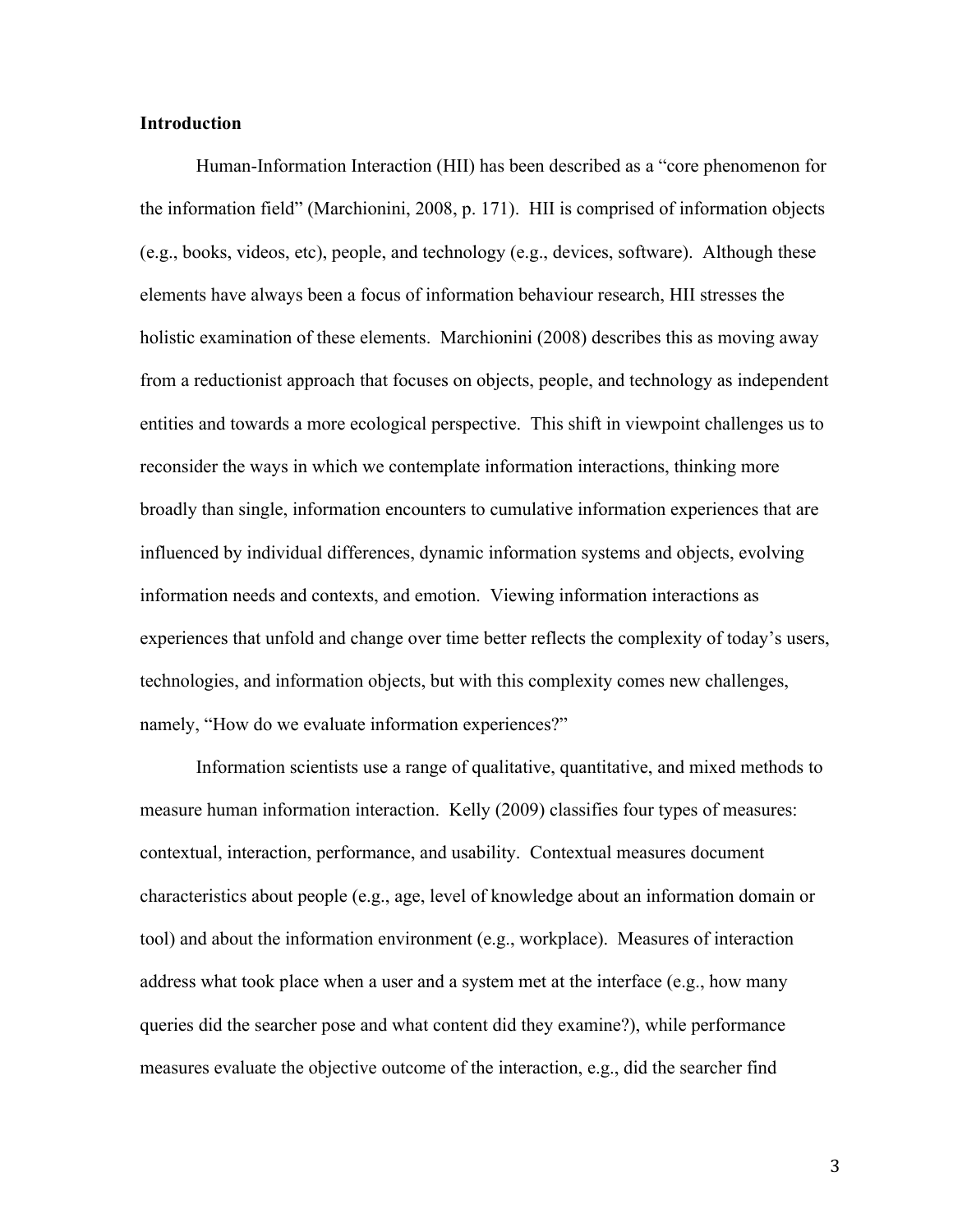information to address an information need? The final group of measures, usability, focuses on users' perceptions of the interaction, such as overall satisfaction or attitude toward a search tool. A number of measures from each of these categories are typically collected in HII research, whether the study is situated in a naturalistic (e.g., library, Web) or experimental (i.e., laboratory) setting, and may be operationalized using questionnaires, interviews, focus groups, observation, eye-tracking, log analysis, etc., all of which have their benefits and drawbacks (Kelly, 2009).

The abundance of methods and measures allows researchers to adapt their approach according to the community of users, technologies, and contexts being investigated. Yet, despite this richness, there are still important measurement challenges to be addressed (Marchionini, 2008; Saracevic, 1997). Given the complexity of HII, we need to develop measures to 1) capture the dynamic nature of information interactions (i.e., how information needs, content, and situations change over the course of an interaction); and 2) link affective responses to specific aspects of experience (Kelly, 2009). At what point during an interaction did the user become frustrated with the system, or encounter information that made him more engaged in the information task?

Responding to these two challenges will modify the way in which we think about evaluation. Typically, we are focused on outcome measures (e.g., time on task, number of documents located, users' overall satisfaction rating), but the need to capture the dynamics of interactions and emotion compels us to think more about process measures with the emphasis on the central but seldom explored "shifts" in interaction (Saracevic, 1997, p. 6). Physiological measures have been suggested as a means of capturing these shifts (O'Brien &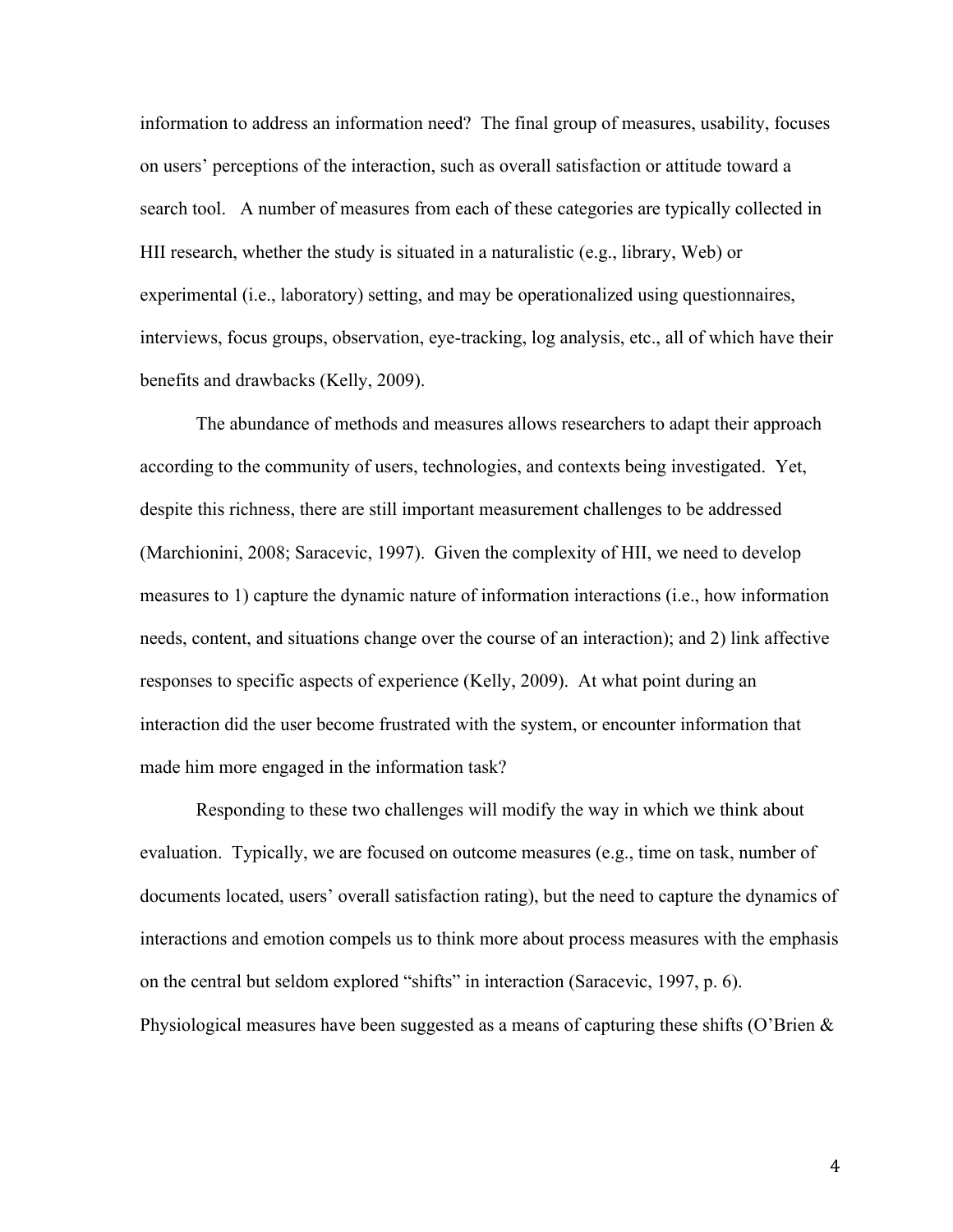Toms, 2008; Kelly, 2009), because they present a continuous, real-time measure of the user's internal state as they perform a task (Rowe, Sibert & Irwin, 1998).

Physiological measures, specifically, heart rate (HR), eletrocmytogram (EMG), electrodermal activity (EDA), and respiration, are being increasingly used in humancomputer interaction (HCI) to design interactive devices responsive to various user groups, e.g., physically disabled (Ahsan, Ibrahimy, & Khalifa, 2009) or situations, e.g., managing interruptions (Chang, McGenere & McLean, 2011), or to detect emotional responses when people are performing tasks, such as listening to music, driving (Healey, 2008), playing a video game (Mandryk, Inkpen & Calvert, 2006), or using different versions of an interface (Mahlke & Minge, 2008). This work has focused on using physiological responses to control computer applications and on the objective evaluation of emotion. Might it provide insight as we attempt to grapple with the complexity of HII, specifically the need to capture the dynamics of interaction and connect components of interaction to emotion?

#### **The Application of Physiological Methods in HII**

Though there are currently no published studies in information science that utilize physiological measures, researchers have been considering their potential to evaluate emotion (Lopatovska & Arapakis, 2011) and explore engagement with information systems (O'Brien & Toms, 2008). Our interest lies in the latter: documenting changes in user engagement over the course of an interaction. O'Brien and Toms (2008) define engagement as "a quality of user experience with technology" (p. 949) that is comprised of various stages: a point of engagement, period of sustained engagement, disengagement, re-engagement, and non-engagement. The user moves through these stages over the course of an interaction depending on their motivation and interest, the novelty, aesthetic or sensory appeal, and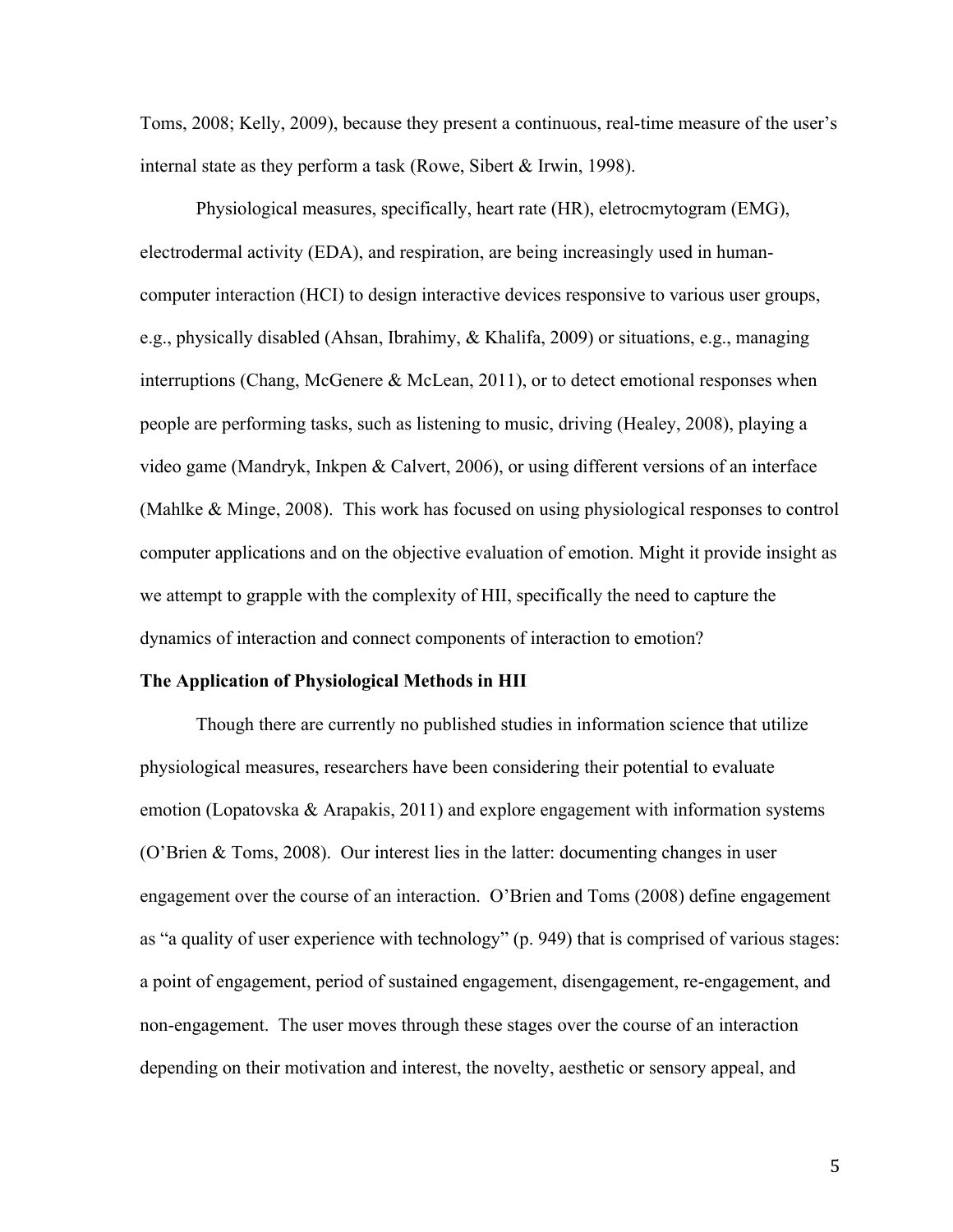usability afforded by the system, etc. This process model, based on interview data, could be strengthened and validated if we were able to objectively identify movement between these stages. Furthermore, identifying these shifts would tell us more about the experiential needs of users, specifically how to design information applications that meet those needs. For example, is there a design feature that consistently disengages users?

The desire to understand the nature of users' engagement with information systems corresponds with the measurement challenge identified by Kelly (2009) to evaluate dynamic interactions. We turned to physiological measures as a means of supplementing other measures that did not quite provide the whole picture. For example, we considered usability measures (i.e., self-report interviews, questionnaires, etc.) to be a reliable measure of users' perceptions of their own experiences (i.e., engaging, non-engaging). However, they are generally collected at the end of a study, and may not allow us to identify the points during the interaction that contributed to this outcome assessment. In addition, we were not confident that performance measures, such as time on task or number of mouse clicks, would be indicative of engagement, which is less about efficiency and more about experience. Lastly, existing interaction measures of user's actions seemed important for engagement, but which ones? How could we identify behaviours indicative of meaningful engagement?

Our attempts to gain a more holistic picture of engagement led us to physiological measures. Our goal was to isolate points in time during the user-computer interaction that represented users' state of engagement, and to correlate process and outcome measures. In this paper, we document our journey to realize these objectives as we explored user engagement with ten participants browsing an online news website, an interactive experience typical of those studied in HII. Drawing upon our experiences and the research literature, we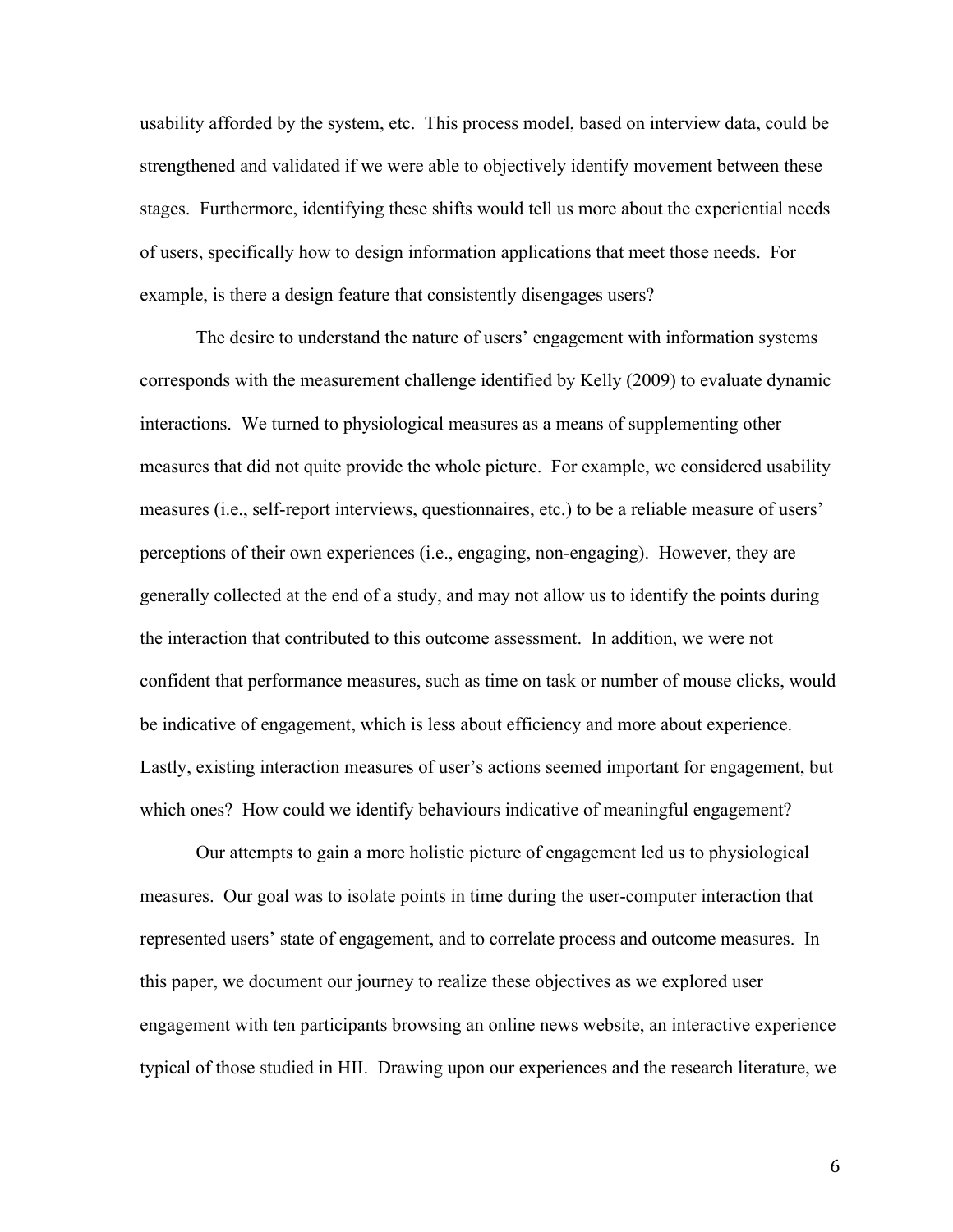describe collecting, analysing and interpreting physiological data and the challenges therein. We conclude with some thoughts on the value of physiological methods to our own work and HII more broadly.

## **Collecting, Analyzing and Interpreting Physiological Data**

Among the most established and frequently used physiological measures are eletrocmytogram (EMG), electrodermal activity (EDA), heart rate (HR), and respiration. In this section we discuss the collection, analysis and interpretation of physiological data. We begin with an overview of these measures and our rationale for using them in our research.

Eletrocmytogram (EMG) measures the electrical activity associated with the contraction of skeletal muscles (Stern et al., 1980, p. 108). Of particular interest to researchers studying emotion are two facial muscles: zygomaticus major, located along the jaw line, and corrugator supercilli, located near the centre of the forehead; these have been used to gauge "smiling" and "frowning" or "brow furrowing," respectively (Ravaja, 2004). Corrugator and zygomatic activity are popular and fairly robust for differentiating valence (i.e., categorizing emotions as either negative or positive): corrugator and zygomatic activity have been demonstrated to have a negative and positive association with pleasure, respectively (Cacioppo, Petty, Loch and Kim, 1986; Dimberg, 1990; Lang, 1993). In our study that involved web browsing, we were interested in detecting affective responses to news content or the website.

Electrodermal activity (EDA) refers to the measurement of the amount of sweat produced by the eccrine glands, controlled by the sympathetic nervous system, found on the palm surface of the hands and feet (Stern et al., 1980, p. 198). EDA is used interchangeably with other terms, including galvanic skin response (GSR), skin conductance response (SCR),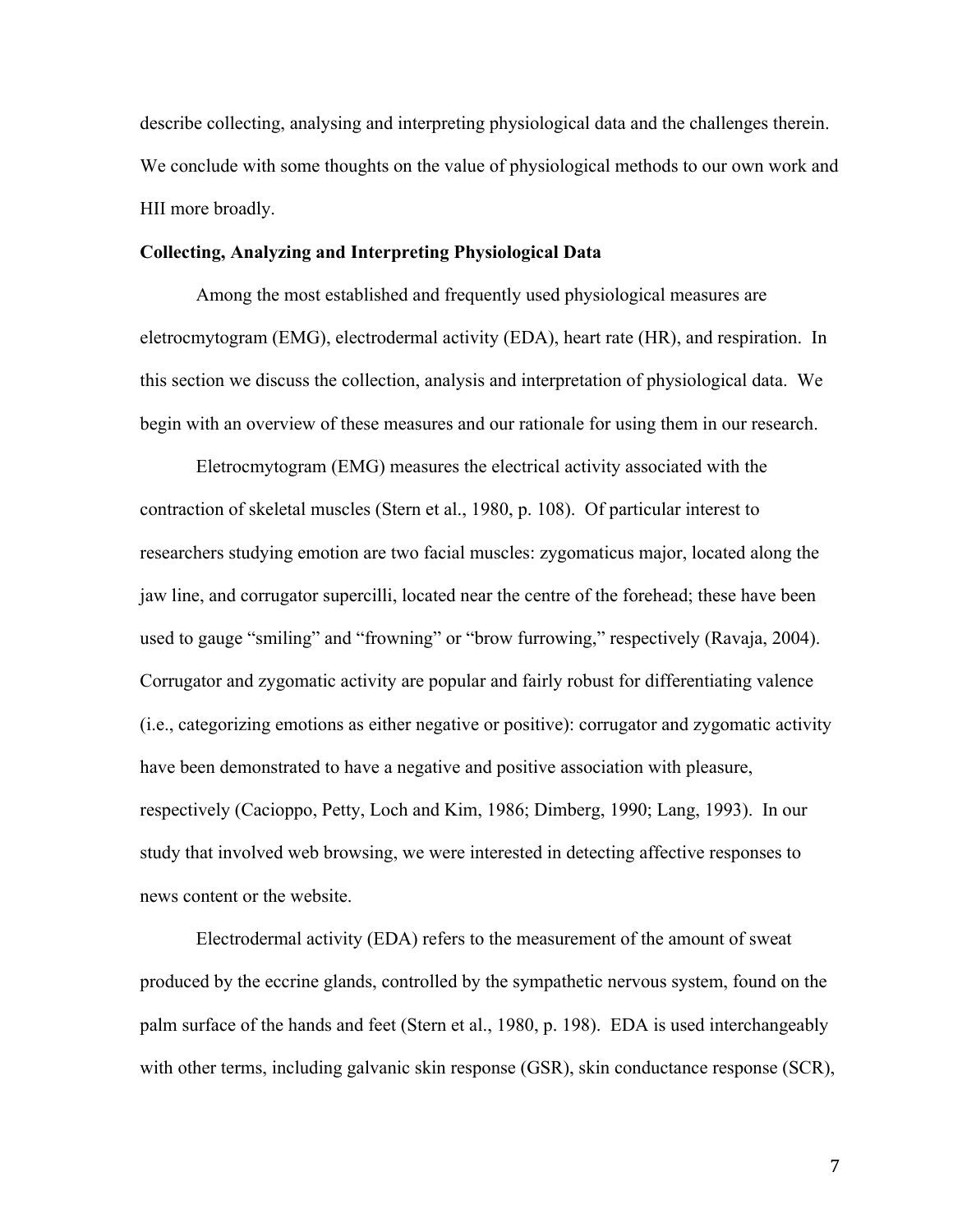and skin conductance level (SCL), but EDA is the most complete and technically correct label for this measure (Stern et al., 1980). EDA has been positively correlated with arousal (Lang et al., 1993), and is often used to capture the body's immediate response to a specific, novel stimulus or "orienting response" (Stern et al., 1980), which may be indicative of attention (Frith & Allen, 1983; Cacioppo & Tassinary, 1990). Since novelty and attention are two characteristics of engagement, we wanted to examine EDA with on-screen activity to see if we could determine the point at which participants became engaged with the content or interactive features of the news website.

Heart rate (HR) is the measure of the number of beats the heart makes over time, i.e., beats per minute. The heart muscle is controlled by both the parasympathetic and sympathetic nervous systems (Stern et al., 1980). Researchers examine heart rate, but also look at the change in the interval between consecutive beats or heart rate variability (HRV). HRV is sometimes referred to as the inter-beat interval (IBI) or the R-R interval. The latter abbreviation refers specifically to the interval from one R-wave to the next R-wave (the R-Wave is first upward stroke of the heart beat); however, a complete heartbeat consists of several different waves and, therefore, several intervals. Heart rate can be measured directly by placing electrodes on the participant's chest (ECG) or can be calculated retrospectively from the signal data collected from a sensor that measures blood volume pulse (Berntson et al., 1997). An increase in heart rate has been associated with fear or anger (Levenson, 1992), or increased cognitive demands (Allanson & Fariclough, 2004), i.e., attention (Frith and Allen, 1983) or task difficulty (Carroll, Turner & Hellawell, 1986). HRV has been used to measure cognitive load or stress (Porges & Byrne, 1992), decreasing when mental effort is exerted or an individual is under stress, and increasing when an individual is relaxed or their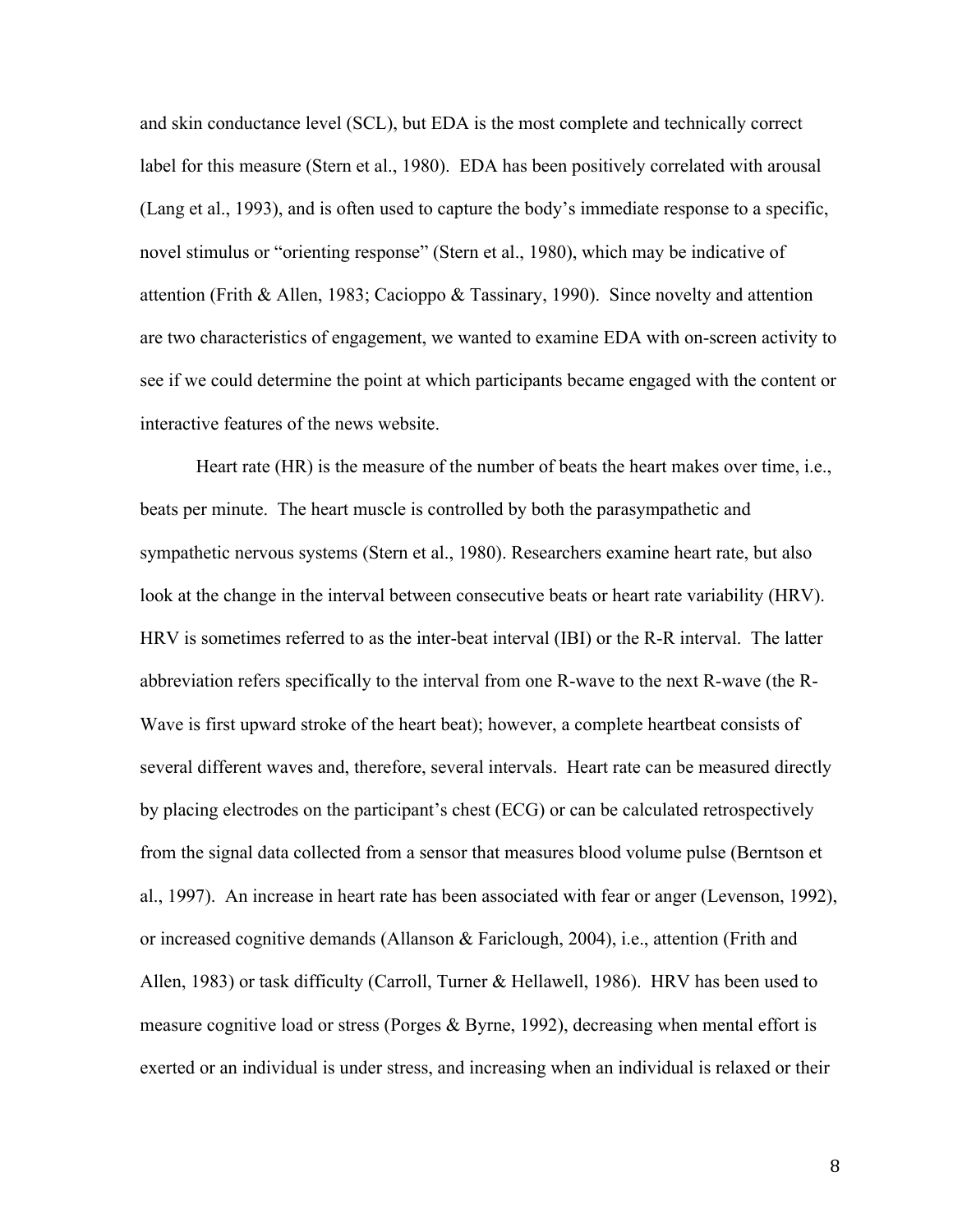mental effort is not taxed (Mandryk, Inkpen & Calvert, 2006; Rowe, Sibert & Irwin, 1998). Engagement is a positive state, so indicators of stress during an interaction may indicate that users are disengaging because the task or interface is too challenging, frustrating, etc.

Respiration data may be used to interpret both the participant's frequency of breath (respiration rate) and deepness of breaths (respiration amplitude); these respiratory patterns have been associated with task demand (Allanson & Fairclough, 2004). According to Stern, Ray and Davis (1980), respiration rate is collected primarily to identify artefacts or "noise" in the data of other physiological measures, namely HR and SCR. Therefore, respiration data can be used as a cross check for activity unrelated to the stimulus or condition of interest; this was the reason that we chose to include this measure.

## *Collecting Physiological Data*

At its most basic, a physiological response is the electrical signal produced by hundreds of cells responding to a stimulus (Stern et al., 1980, p. 22). Measures of EMG, EDA and HR are collected via an electrode placed on the surface of the participant's skin; respiration data is collected from a band sensor wrapped around the participant's lower chest. The placement of electrodes varies depending on the specific measure. Electrodes do not pierce the skin, but rather are held on via an adhesive or wrap. Depending on the electrode, jelly or paste may be required to reduce impedance of the electrical signal as it travels from skin to sensor. Once in place, the electrode or respiration sensor captures the underlying bioelectric signals and transmits them to a receiving system, typically a computer. A separate electrode is needed for each signal, with some signals needing more than one.

Once the devices are connected and transmitting data to a receiving device, a baseline of physiological activity at a resting state is recorded. In our study, we captured a three-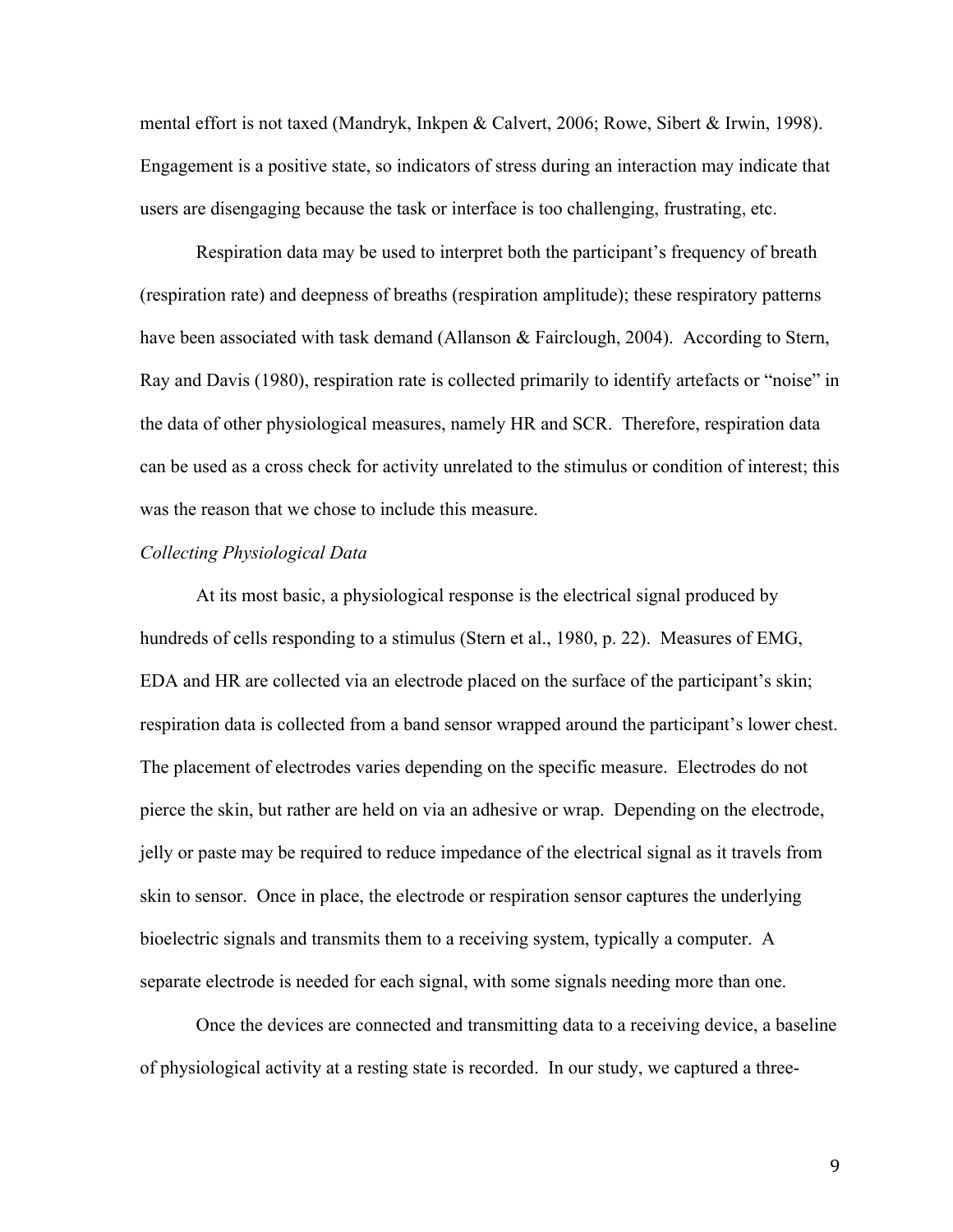minute baseline at the beginning of the task. In addition to gauging resting state, this is also an opportunity to ensure that the sensors are connected correctly and transmitting properly. It was challenging to find documentation about what values should be seen during the baseline. We relied upon advice from colleagues with experience collecting physiological data, who said the range for EDA should be above 1 and below 20 Hz and that, when an individual is at rest, BVP and heart rate should be about the same, for example. Mandryk, Inkpen and Calvert (2006) recommend collecting several baselines throughout the experimental session and averaging them together retrospectively, in the event that people are anxious or unsettled at the beginning of the experiment when the initial baseline is taken. A limitation of our study is that we did not collect multiple baselines because we had one experimental condition; there was no natural place to collect additional baselines without interrupting participants.

In a research study, measures of physiological activity attempt to capture an individual's response to a stimulus or condition, or phasic activity. However gathering this phasic activity is not as easy as presenting a stimulus and recording a response, as each individual has a unique level of background physiological activity, referred to as tonic activity (Stern, Ray & Davis, 1980, pg 48). An individual's physiological activity - both tonic and phasic - can vary from day-to-day, room-to-room, etc. (Ward & Marsden, 2003). As such, there is not only an inherent difficulty in analyzing and comparing physiological responses across participants, but also within the same person (Ward & Marsden, 2003; Mandryk, Inkpen & Calvert, 2006). In addition to phasic and tonic activity, there is a third type of response known as spontaneous activity, or a physiological response to an unknown stimulus (Stern et. al, 1980, pg 48). Some examples of spontaneous activity include shifting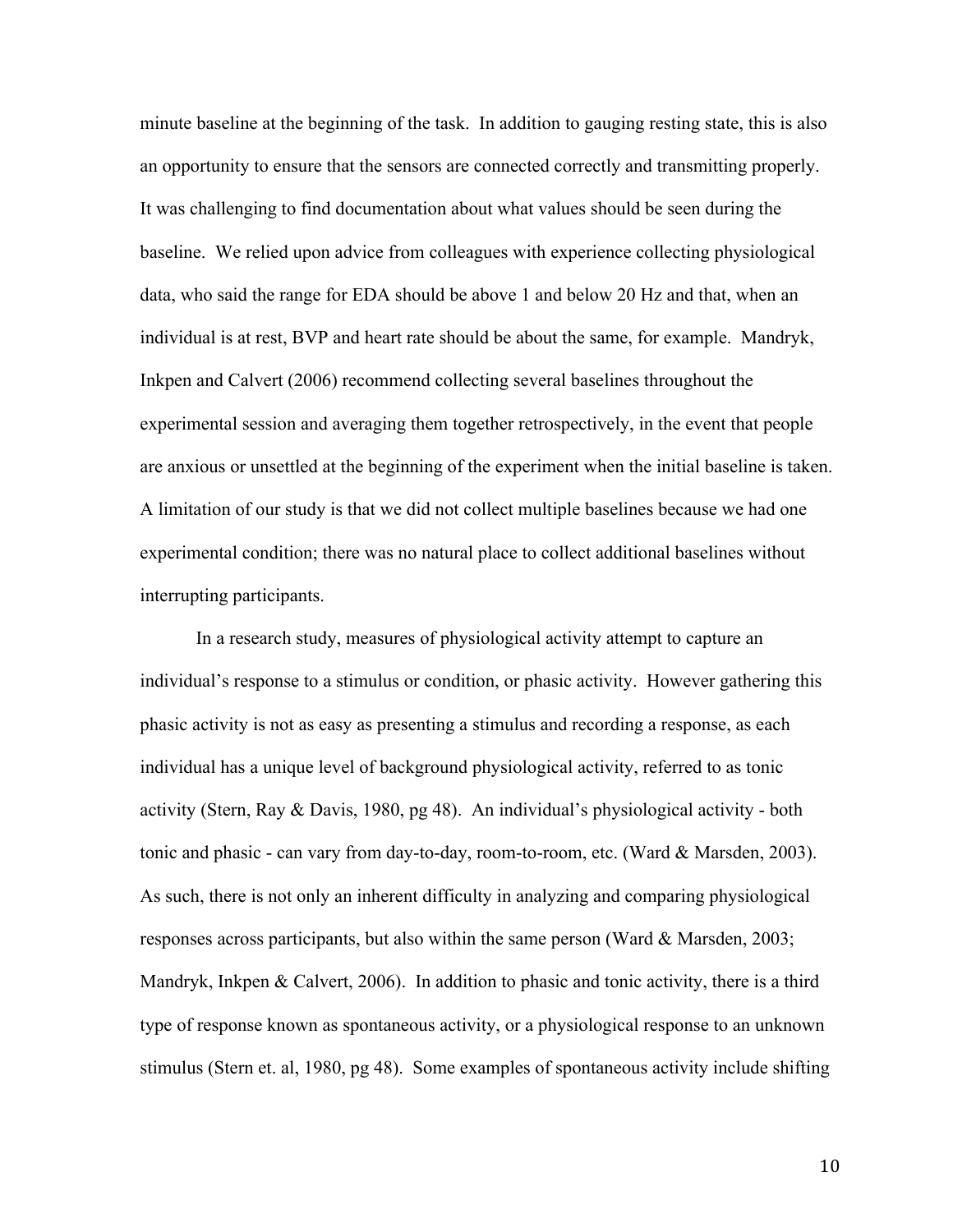in one's chair, coughing or sighing. To minimize spontaneous activity, it is important to provide a controlled environment with minimal acoustic or visual distraction (Ward & Marsden, 2003). Although we conducted the experiment in a quiet room, it was not possible to control for all spontaneous activity, since people naturally change positions, take deep breaths, etc. when performing even a sedentary task. For this reason, we followed the example of other researchers and recorded the face and upper torso of each participant so that we could retrospectively annotate the study session and note movements or disruptions that may have caused irregularities in the data.

An issue that must be addressed at the data collection stage is informed consent. We explained to participants where each sensor would be placed and ensured there was no discomfort with being connected to sensors before beginning the study. Even amongst those who consented, at least one person during the interview commented that the sensors were distracting, particularly the one placed on the forehead to capture the corrugator supercilli muscle. The respiration band must be worn against the skin (under the participant's shirt); due to the sensitivity of this sensor's placement, the researchers left the room and asked the participant to put the band on in private. An additional problem that we encountered was not being able to collect data from all participants. For example, three people maintained below normal SCL readings for the entire task period and did not show signs of an orienting response. One of these individuals had small, cold fingers and, since the EDA sensor was placed on the finger, this may have been the reason. Thus, physiological sensors raise ethical and practical considerations that may affect the ability to collect data as well as the analysis.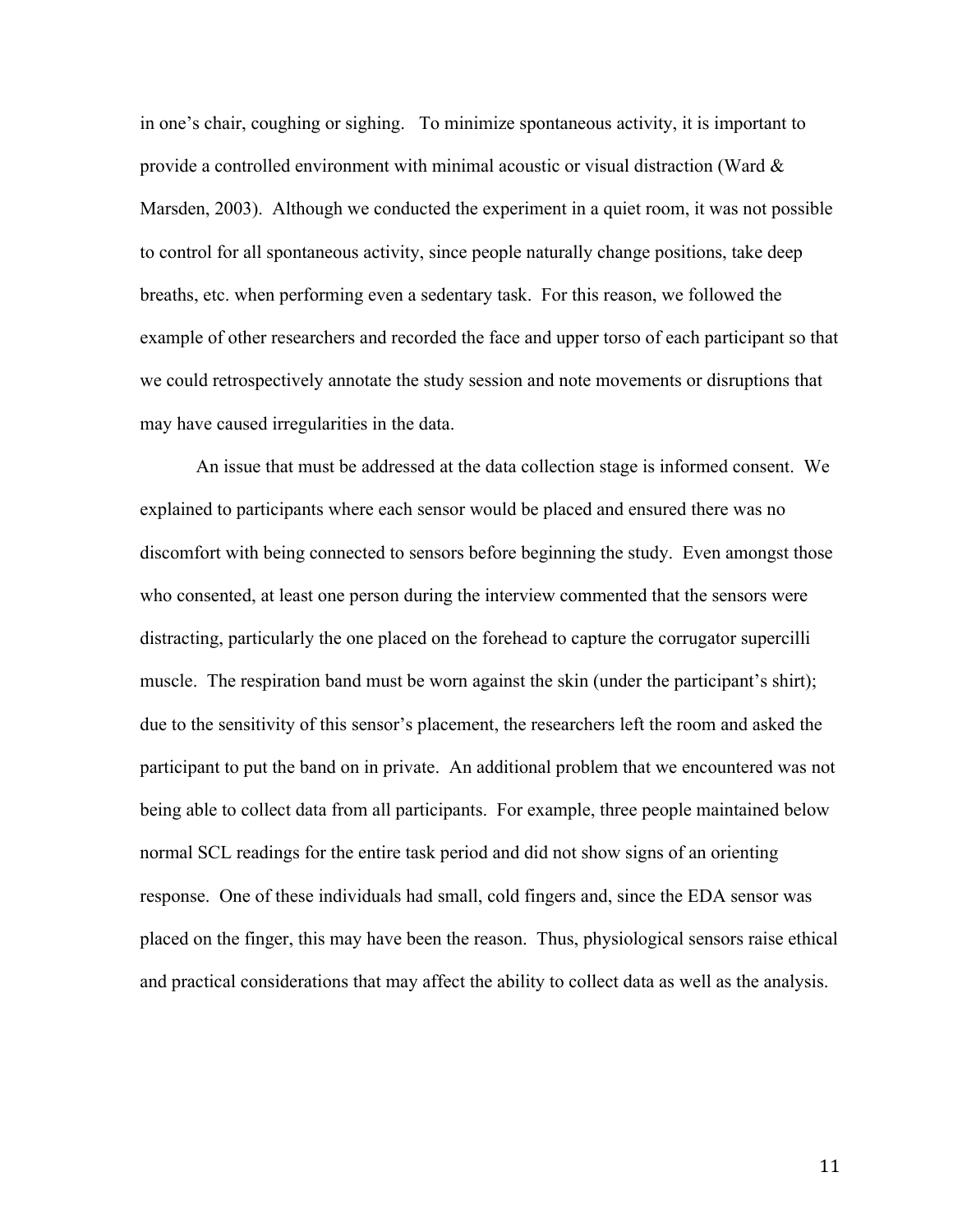## *Analyzing Physiological Data*

Once a researcher has collected physiological data, how does he analyze it? The first step is preparing the data for analysis. Our data was collected and filtered using a program, Microsoft Visual Studio, and analysed using MATLAB. The shear volume of data makes it challenging to examine or work with the data in some applications. Approximately one gigabyte of data is generated per person over a 20 twenty minute period; the program records a reading from each sensor 256 times per second. Even though we focused on four measures, the sensors collected twenty-eight raw, filtered or normalized variables; we focused on the raw EMG, EDA, HR and respiration variables and proceeded to transform these raw signal numbers into analyzable data. It was difficult to locate clear, standardized procedures for processing physiological data, but we were able to find some direction in the work of Mandryk and Atkins (2007) for smoothing or normalizing the data.

Once the data was smoothed or filtered, we examined the data temporally. During data collection, the researchers placed a "mark" at the beginning and end of the baseline periods, and when participants began and finished browsing the news website. This enabled us to distinguish baseline and experimental task periods. Since we were interested in examining process, it was imperative to be able to sync this timeline with the one created in our screen capture software, Morae, where we recorded on-screen activity and participants' faces. However, there was a discrepancy between the timelines due to the lag between starting the Morae recording and moving across the room to the physiological recording device to place the first marker. To compensate, we wrote a simple program based on the total trial length, as captured by Morae, and the marks collected in the physiological data set; this formula was run for each measure.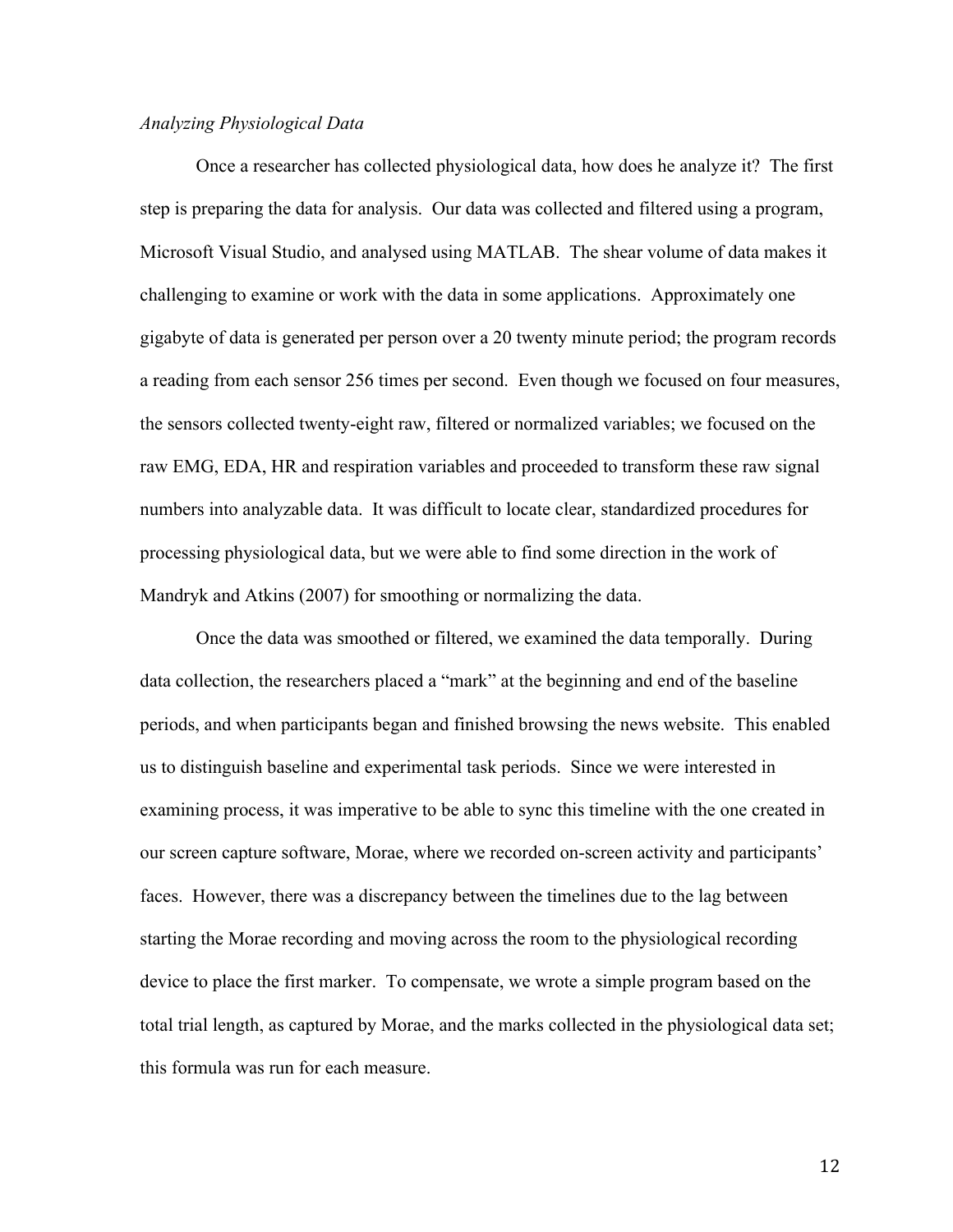As previously mentioned, a key element for success in using physiological measures is to create a tightly controlled environment for data collection and to video record the participant during the experimental session. Therefore, the next step in analysis was identifying occurrences of spontaneous activity (e.g., overt movements, coughing) using the video data in order to identify potential problem areas in the dataset. According to the literature, it is practice to flag and remove these instances of spontaneous activity from analysis, either by having an expert manually and rigorously inspect the data or by using an algorithm to flag responses that are a certain number of quartiles beyond the median value for that particular measure (Berntson, Quigley, Jang, & Boysen, 1990). However, we faced a dilemma in removing noise because our analysis was dependent upon having a physiological timeline that corresponded to the face and on-screen recordings, since we were interested in examining the trajectory of experience. Therefore, we examined the physiological data and the videos to identify artefacts, but did not remove them.

One issue that researchers face in the analysis of physiological data is determining the range of acceptable values for a particular measure, given the variation in the measurement units (e.g., microvolts for EMG, beats per minute for HR) and the lower and upper limits. To use EMG data, which capture electrical signals sent by muscles in action, as an example, Van Boxtel (2001) found 20 Hertz (Hz) to be an ideal low-point cut off for the EMG of facial muscles, with values below this being caused by aberrant activity in neighbouring muscles or eye blinking. Fridlund and Cacioppo (1986) discuss a number of different potential upper cut-off points (250, 500 and 1000 Hz) that vary depending on the specific muscle sites monitored by EMG and other factors. They additionally recommend further data reduction beyond filtering in order to have a more manageable data set. A true baseline for EMG is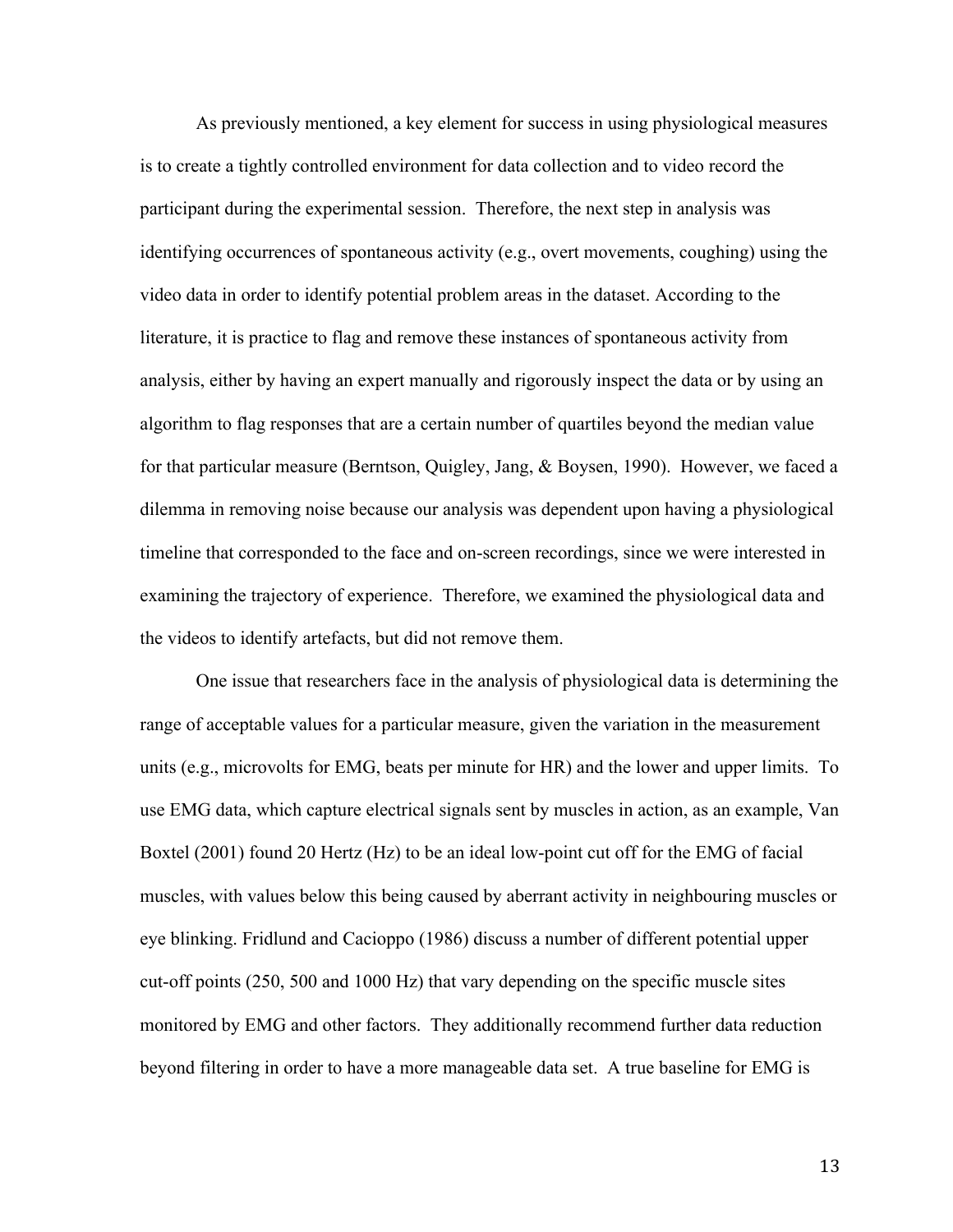zero (a muscle at rest without stimulus), but there is always some level of background noise present (Fridlund & Cacioppo, 1986). Another issue with the analysis of physiological data is that the detectable response to a stimulus has a lag time following the stimulus presentation, e.g., 1.3 to 2.5 seconds for EDA; often the onset of a response can be quite gradual, making it difficult to confirm when a response began (Stern et al., 1980, p. 206). In addition, there are conflicting opinions about the need to correct or filter some physiological data. For instance, while some researchers maintain that skin conductance data is often naturally normally distributed (Stern, Ray & Davis, 1980, p. 206), others report normalizing their data (Ward & Marsden, 2003). HR, on the other hand, tends not to be normally distributed, and therefore, the median may be more meaningful measure (Berntson et al., 1990).

Once the data has been normalized and examined for artefacts, there are a number of ways to proceed with analysis. One method is to take "snapshots" of phasic activity. Ravaja et al. (2006), for example, analyzed EMG data by calculating the mean of the four fivesecond chunks during participants' interactions with 32 news messages that varied in valence (positive or negative), involvement (personal relevance) and format (text or video), and then examined these averages in concert with self-reports of mood and involvement. In another study, Ward & Marsden (2003) compared the group mean difference in skin conductance between individuals who encountered poor- versus well-designed web sites. Other researchers may be less interested in averages than in the amplitude or frequency of the signals. This information can be used to assess the intensity of a stimulus and a person's reaction to it, such as calculating the level of skin conductance prior to a response from the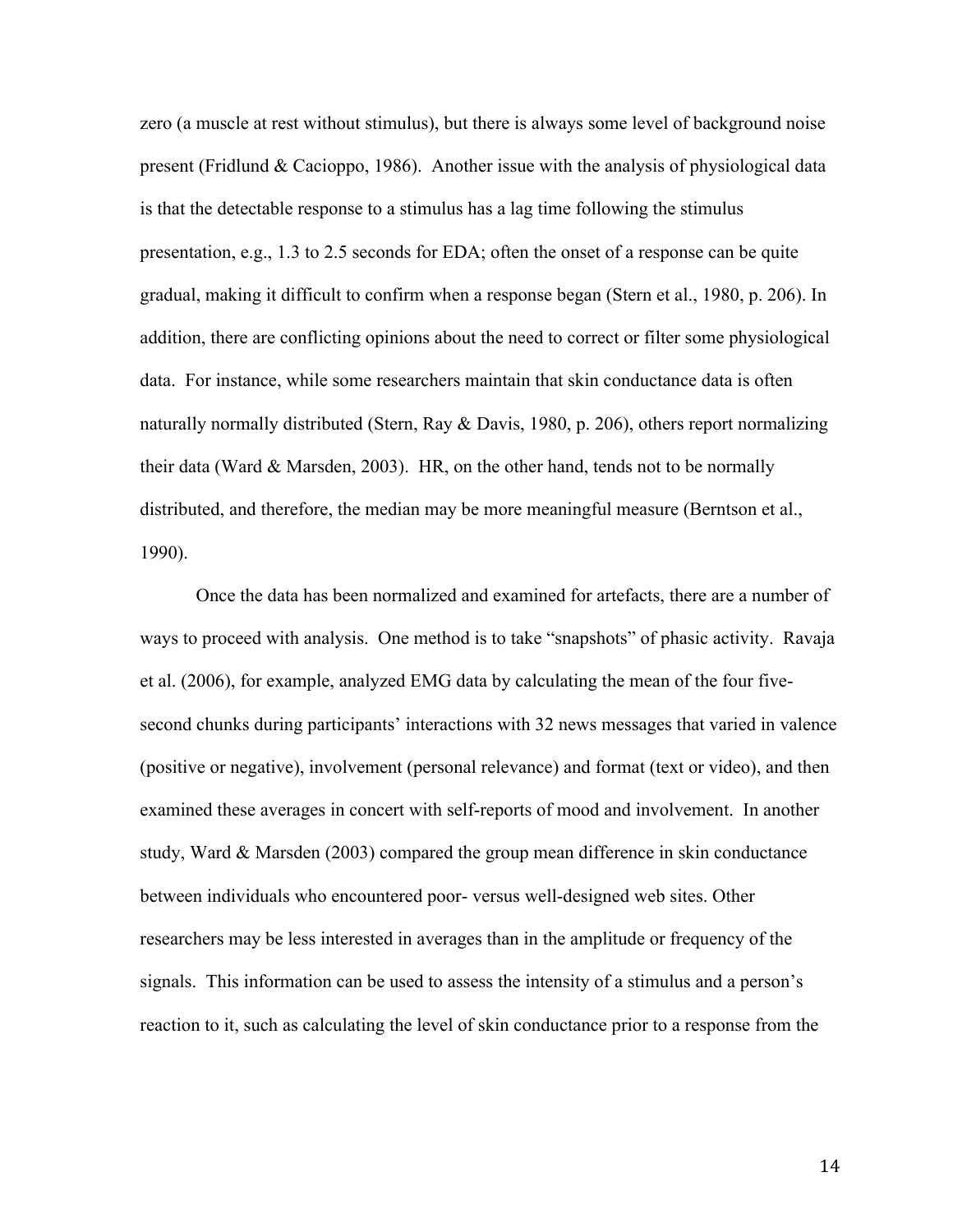peak value of conductance following a response (Stern et al., 1983, p. 205), or how often a response occurs over a period of time (Cacioppo & Tassinary, 1990).

We are taking this latter approach with our data. First, we are determining values one, two, or three standard deviations above and below each individual's average for each metric for the purposes of identifying what values might be abnormal for that participant/metric and represent spontaneous activity. Second, we are examining the videos qualitatively and identifying face (e.g., eye scanning, emotional expressions, etc.) and screen (e.g., mouse movements, scrolling, highlighting or hovering over text in a news story, etc) activities, and the points in time during which they occurred. This is allowing us to see instances of spontaneous activity (e.g., scratching one's eye and causing the sensor on the forehead to move) and behaviours related to the study (e.g., facial expression in response to an error message) and to create timelines with the video and physiological data that may be explored in concert to understand the interaction. Figure 1 shows HR activity for one participant. The dotted red line is experimental average for this person. The graph is annotated with an instance of spontaneous activity derived from the video data.



**Figure 1: Heart rate activity for Participant 6**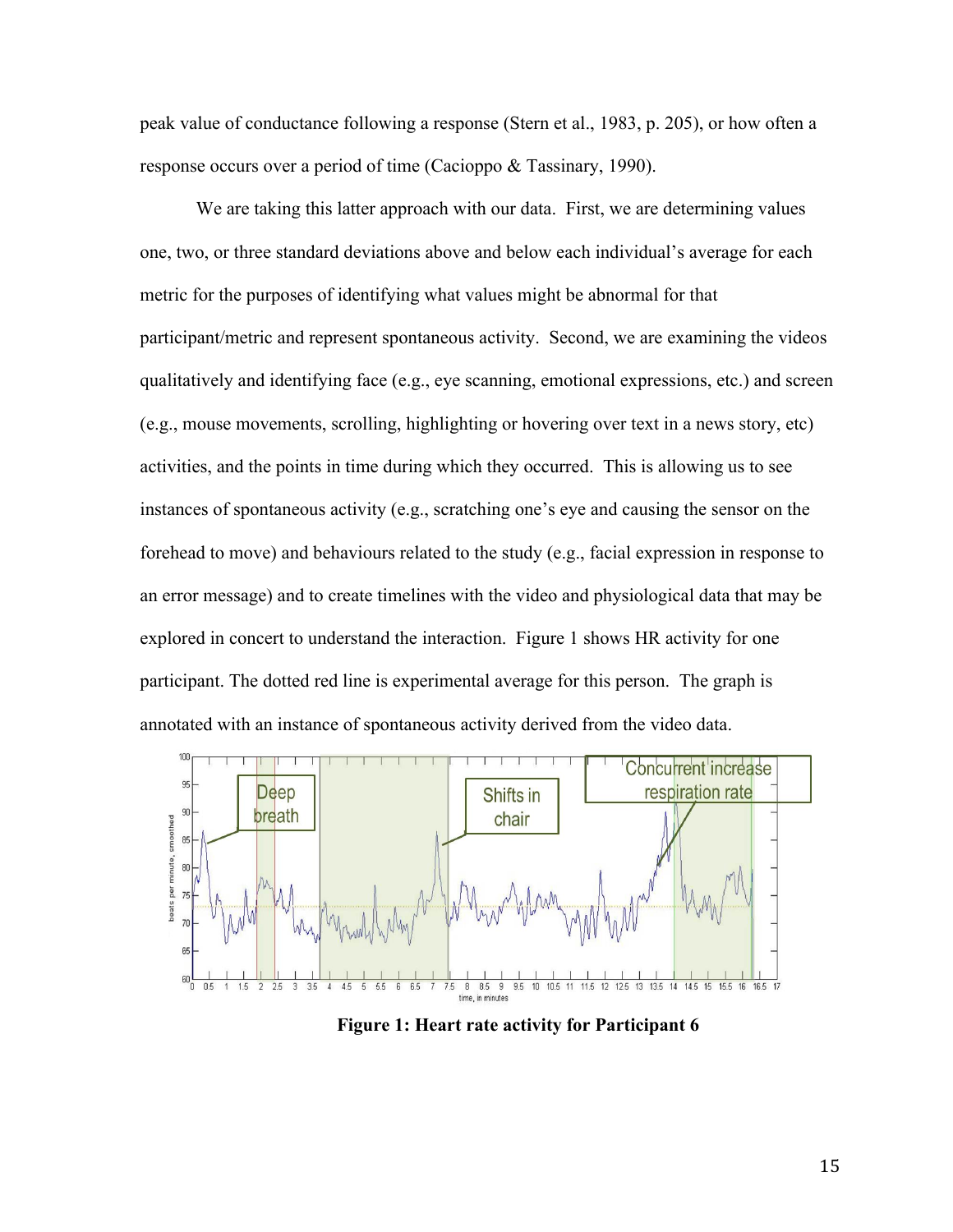## *Interpreting Physiological Data*

Overall, our approach is time consuming, as we carefully annotate the two video streams (face and screen activity) for each of our participants, and we examine the physiological data, keeping in mind the issues raised such as the individual nature of physiological responses, the delayed responses between the presentation of stimuli and participants' reactions, etc. As we compile our data and attempt to look at it holistically, we acknowledge the difficulties in interpreting the data, which centre around four main issues: generalizability, spontaneous activity, the relationship between physical responses and mental states, and labelling emotions based on physiological indicators.

First of all, there are individual differences in physiological norms and how people react to specific stimuli (Allanson & Fairclough, 2004), making it difficult to generalize across participants. It is for this reason that the Law of Initial Values must be taken into consideration, which states that phasic physiological activity is dependent upon baseline levels (Wilder, 1962). This Law is particularly salient in data analysis, where individuals must be examined with respect to their own baseline and phasic activity rather than across the larger sample. This is the reason that we are looking at standard deviations above and below each person's experimental average to identify each person's range of values, and why comparing averages across participants is not likely to yield meaningful results.

A second issue is spontaneous activity, which may occur when a participant is in a relaxed state or making overt movements unrelated to the experimental task (Stern et al., 1980, p. 48). This activity may be indiscernible from genuine phasic activity in the data set and may be even more pronounced than any actual change in an individual's affective state in response to the experimental stimulus (Healey, 2008). In other words, it can be difficult to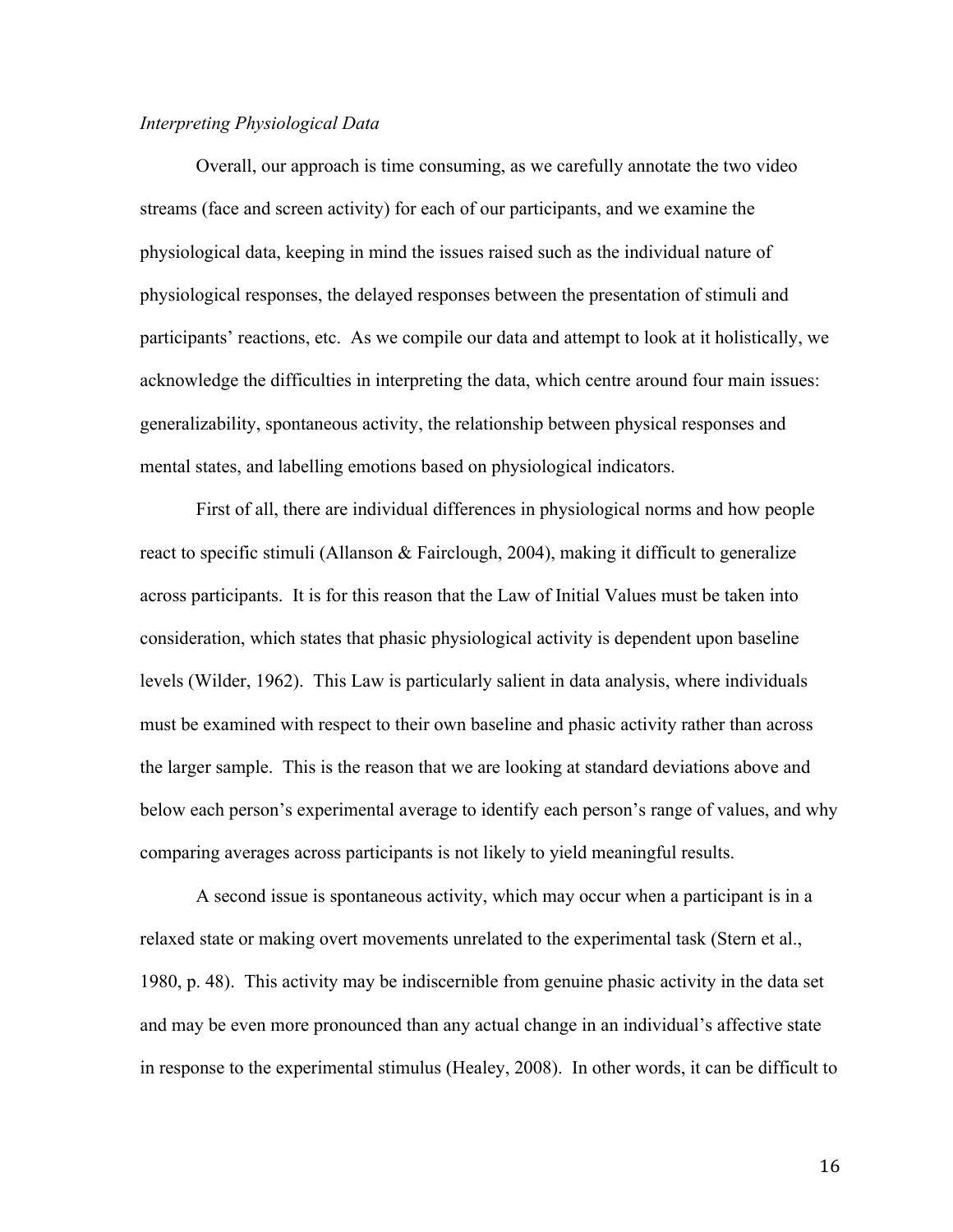discern between a person's physiological response to a stimulus and spontaneous activity, and, in the case of HII research, some of the activities we are interested in observing, such as browsing the web, may not evoke detectable physiological responses. As we continue to examine the data, we must determine whether the physiological changes we observe are significant enough to demonstrate the utility of this measure for studying interactions in which the body may be sedentary but the mind is actively engaged.

Third, there is not a one-to-one relationship between a participant's physiological reaction and mental state (Cacioppo & Tassinary, 1990; Fairclough, 2009). Despite the associations between physiological measures and mental states described earlier, conclusions must be carefully drawn. It is for this reason that multiple measures are used for validation (Lang et al., 1993; Mahlke & Minge, 2008), whether it is examining several physiological measures in concert or combining physiological, behavioural and self report measures. Some researchers have found that physiological measures and subjective measures of selfreport validate each other (Mahlke & Minge, 2008; Mandryk, Inkpen & Calvert, 2006), while others have found that these do not always match up (Wilson, 2001). As a result, some researchers have declared that psychophysiological measurements are not as robust as we would like them to be (Ward  $&$  Marsden, 2003). As we move deeper into our analysis, we will be comparing not only the physiological and behavioural data (from the videos), but also questionnaire and interview data collected after the browsing session. Will we see correspondence between physiological activity, one-screen behaviours, and self-reports, and what should the strength of this relationship be?

Lastly, interpreting the psychological state of an individual from physiological data is controversial. Although researchers have linked physiological changes to mental states,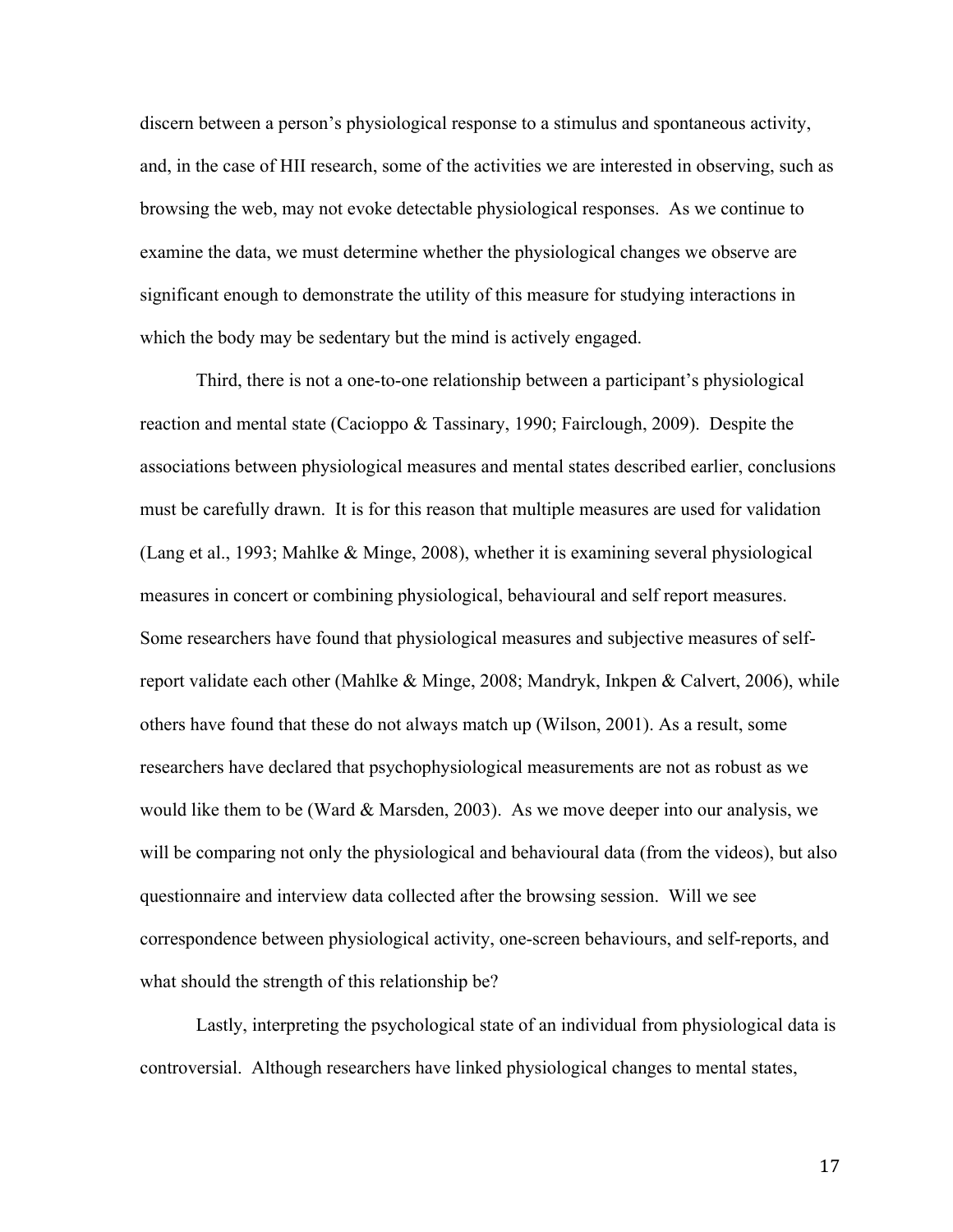others have failed to replicate these findings (Dimburg, 1990; Mahlke and Minge, 2008) or caution against using them as indicative of felt emotions (Lopatovska, 2011). For instance, consider the similarities in physical response of going on a first date to accidentally wandering into oncoming traffic – both can cause the heart to race. Fear, happiness and anger have all been reported to be psychological constructs underlying increased heart rate (Levenson, 1992), so what is the "true" emotion experienced by the individual? Thus, we must be careful in interpreting peak responses in the physiological data as positive or negative, and use other data, such as participants' self-reported overall expression of engagement, contextual cues such as what was taking place on the interface (e.g., error message, reading an emotionally charged news story), to understand the trajectory of the interaction.

In summary, in order to use physiological measures, one must appreciate the complexities in collecting, analysing and interpreting the data. This involves recognizing the variability amongst research participants, the differences inherent in each measure (e.g., unit of measurement, range of values), and the need to collect multiple measures to address issues of validity.

## **Conclusion**

Despite the various challenges, the use of physiological measures is growing in popularity, with the advantage that it is perceived to be an objective way to evaluate emotion and to capture a steady stream of data without disrupting the flow of an experience (Rowe, Sibert & Irwin, 1998). But are these benefits enough to make HII researchers incorporate physiological measures into their research designs? Furthermore, can physiological measures address the challenges of capturing the process of interaction and human emotion?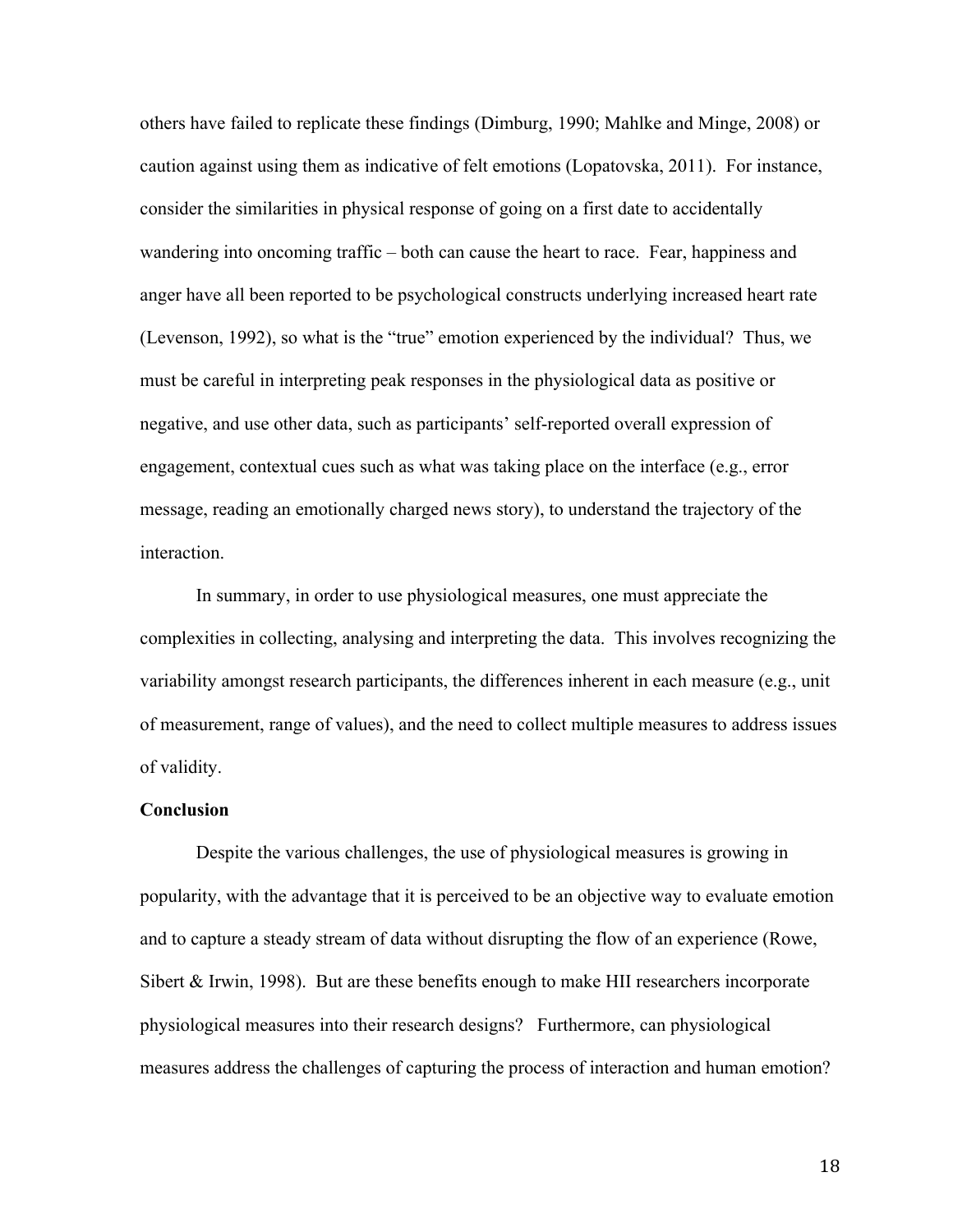Drawing upon our own experience of incorporating physiological measures into a research study that involved ten participants browsing and reading a news website, we are both sceptical and optimistic about their potential utility for HII. Through our attempts to collect, analyze and interpret physiological data, we concur that these measure are complex, require an understanding of physiology, some understanding of electrical signals, and a lack of fear in dealing with large data sets. In addition, we acknowledge that an inability to do so may "lead to serious errors of inference" (Cacioppo & Tassinary, 1990, p. 16).

Although physiological measures may seem more objective than, say, self-report measures, our discussion of issues in the interpretation of this data demonstrates that there are challenges in gleaning conclusions from this type of data as well. We maintain that multiple physiological measures or mixed-methods approaches are needed, with attention to issues of reliability and validity. However, we are still learning how to triangulate physiological, behavioural, and self-report measures with respect to being able to say something meaningful about the interaction process and nature of experience or emotion within this process. This area of inquiry is novel for information scientists (Kelly, 2009) and requires concerted effort to "define and develop the norms" (Lopatovka, 2011, p. 229) that will allow us to robustly address current measurement challenges in HII. As a field, we need to evaluate whether the assumed value added though these measures justifies the level of dedication necessary to employ them, and work towards establishing standards and best practices to promote the effective use of physiological measures in our research designs.

For our own purposes, we will continue to analyze our physiological data in concert with our self-report and behavioural data. We will look for patterns in the data amongst nonspontaneous physiological activity, what the user is reading or interacting with on the screen,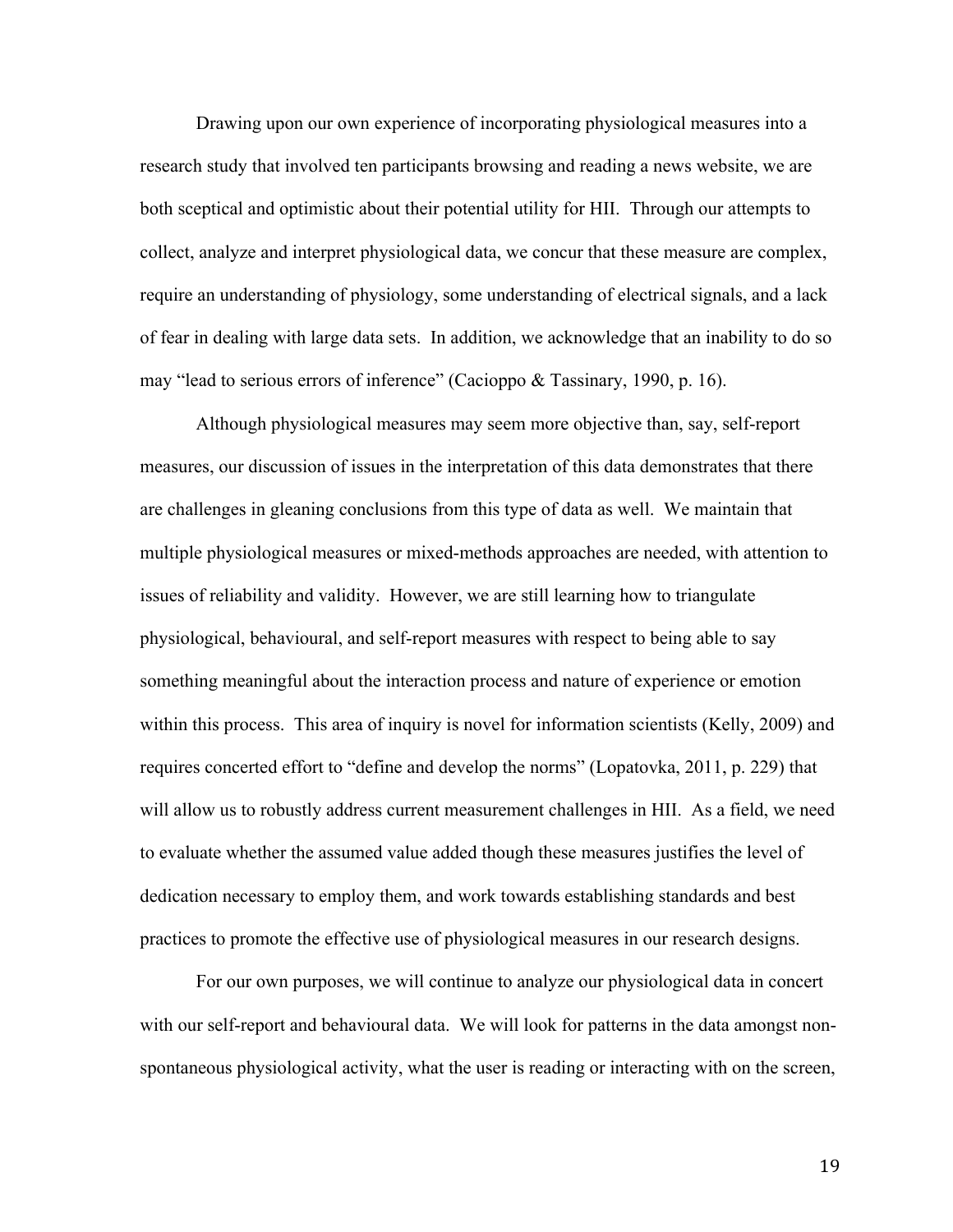and their own assessments of the experience. Our intention to establish relationships amongst these different types of data will help us understand what engages participants and how to identify "shifts" in the interaction where emotion or interactivity appear to change. Focusing on these two areas may give us a sense of how engagement changes over the course of an interaction and what aspects of the information object (e.g., content) and technology (e.g., design features on the interface) influence this engagement.

At this point, we are inching forward, acknowledging the challenges with the realization that there is no clear map to guide us in collecting, analysing and interpreting this data; we are piecing things together from the research literature and knowledgeable HCI colleagues. But we forge ahead with the hope that, by incorporating physiological measures into our methodology, we may be better able to comprehend the process of interaction and develop more dynamic measures of interaction that will allow us to explore timely issues in HII holistically and robustly.

## **Acknowledgements**

This research is supported by the Social Sciences and Humanities Research Council of Canada (SSHRC) and the Network Centres of Excellence Graphics Animation and New Media (NCE GRAND) grants to O'Brien.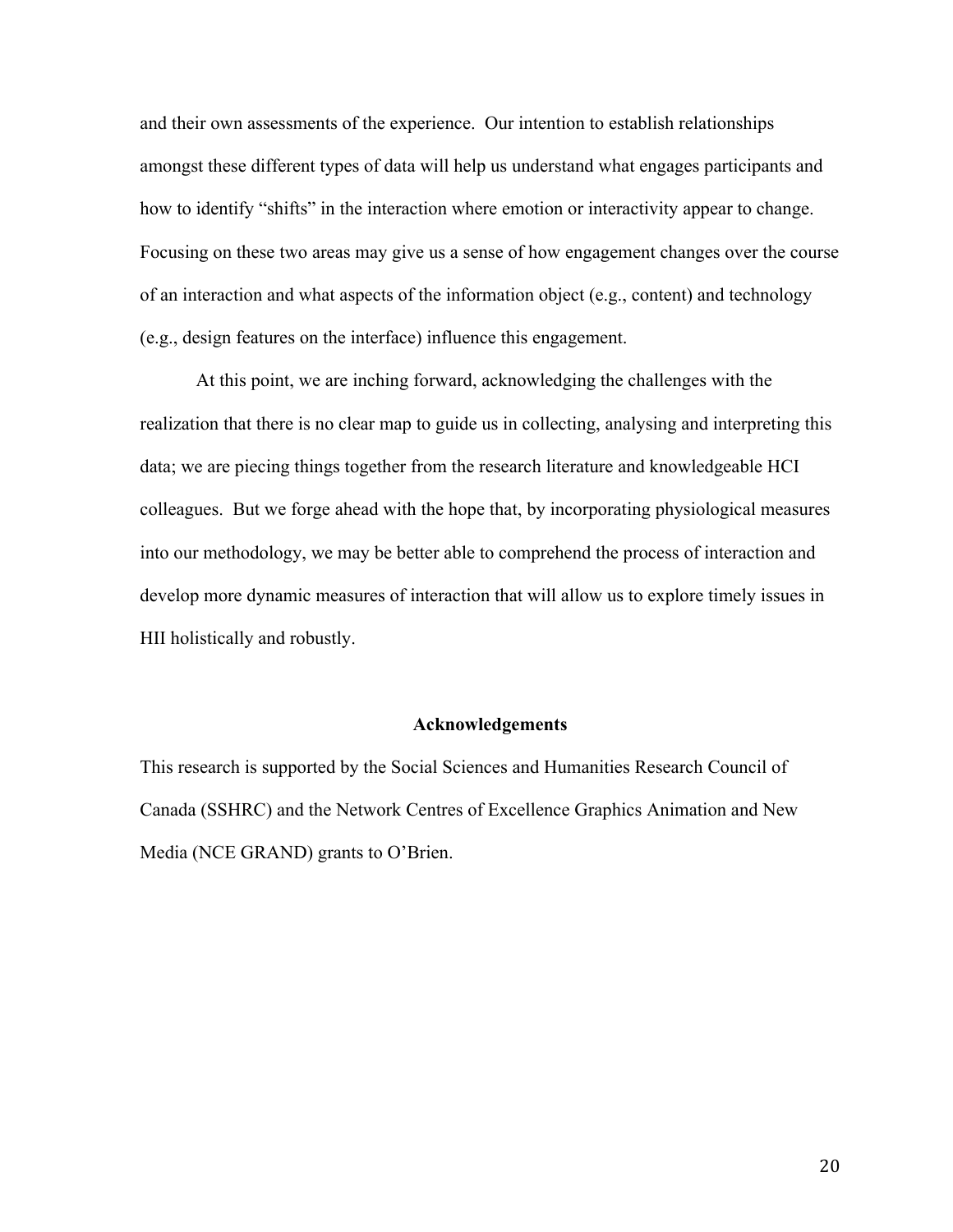#### **References**

- Ahsan, M.R., Ibrahimy, M.I., & Khalifa, O.O. (2009). EMG signal classification for human computer interaction. *European Journal of Scientific Research, 33*(3), 480-501.
- Allanson, J., & Fairclough, S. H. (2004). A research agenda for physiological computing. *Interacting with Computers, 16*(5), 857-878.
- Berntson, G.G., Quiqley, K.S. Jang, J.F., & Boysen, S.T. (1990). An approach to artefact identification: Application to heart period data. *Psychophysiology, 27*, 586-598.
- Berntson, G. G., Bigger, T.J., Eckberg, D. L., et al. (1997). Heart rate variability: Origins, methods, and interpretive caveats. *Psychophysiology, 3*, 623–648.
- Cacioppo, J.T., Petty, R.E., Losch., M.E., Kim, H.S. (1986). Electromyographic activity over facial muscle regions can differentiate the valence and intensity of affective reactions. *Journal of Personality and Social Psychology, 50*, 260–268.
- Cacioppo, J.T. & Tassinary, L.G. (1990). Inferring Psychological Significance From Physiological Signals. *American Psychologist, 45*(1), 16-28.
- Carroll, D., Turner, J. R., & Hellawell, J. C. (1986). Heart rate and oxygen consumption during active psychological challenge: The effects of level of difficulty. *Psychophysiology, 23*(2), 174-181.
- Chang, J-S., McGrenere, J. & McLean, K. (2011). Audio stream bookmarking with a wristband controller: Exploring the role of explicit commands in an implicit control loop. (UBC CS TR-2011-06). Vancouver, British Columbia: University of British Columbia ICICS/CS, Retrieved from, http://www.cs.ubc.ca/cgi-bin/tr/2011/TR-2011-06.
- Dimberg, U. (1990). Facial electromyography and emotional reactions. *Psychophysiology, 27*(5), 481-494.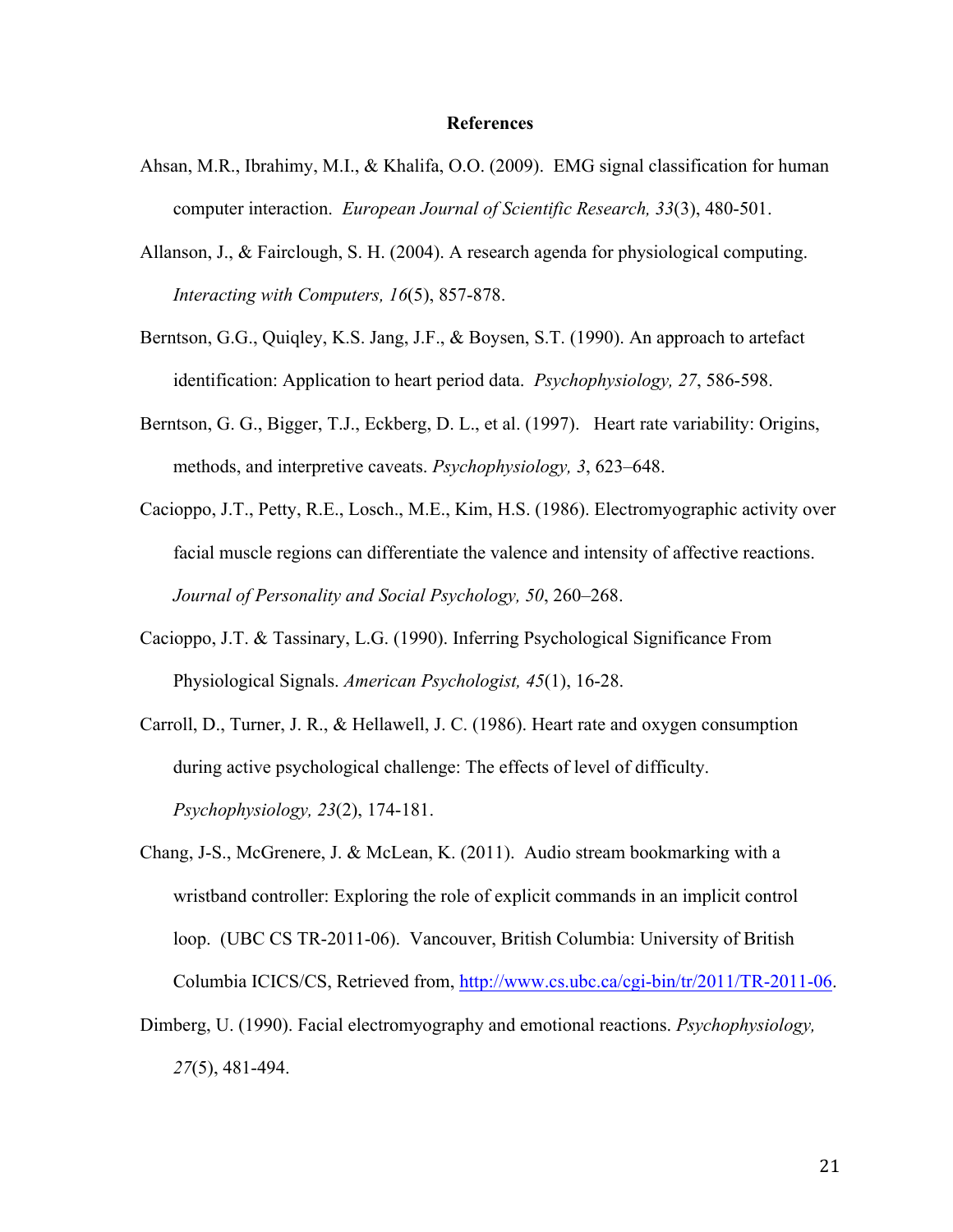- Fairclough, S. H. (2009). Fundamentals of physiological computing. *Interacting with Computers, 21*(1-2), 133-145.
- Frith, C. D., & Allen, H. A. (1983). The skin conductance orienting response as an index of attention. *Biological Psychology, 17*(1), 27-39.
- Fridlund, A. J. & Cacioppo, J. T. (1986). Guidelines for human electromyographic research. *Psychophysiology, 23*, 567–589.
- Healey, J.A. (2008). Sensing Affective Experience. In J.H. Westerink et al. (Eds.), *Probing Experience: From Assessment of User Emotions and Behaviour to Development of Products* (p.p. 91 – 100). The Netherlands, Springer.
- Kelly, D. (2009). Methods for evaluating interactive information retrieval systems with users. *Foundations and Trends in Information Retrieval, 3*(1-2), 1-224.
- Lang, P.J., Greenwald, M.K., Bradley, M.M. & Hamm, A.O. (1993). Looking at pictures: Affective, facial, viseral and behavioral reactions. *Psychophysiology, 30*, 261– 273.
- Levenson, R.W. (1992). Autonomic nervous system differences among emotions, *American Psychological Society, 3*(1), 23– 27.
- Lopatovska, I. (2011). Researching emotion: Challenges and solutions. In *Proceedings of iConference, February 8-11, 2011, Seattle, WA*, 225-229, ACM.
- Lopatovska, I. & Arapakis, I. (in press). Theories, methods, and current research on emotions in library and information science, information retrieval and human–computer interaction. *Information Processing and Management*, DOI: 10.1016/j.ipm.2010.09.001.
- Mahlke, S. & Minge, M. (2008). Consideration of multiple components of emotions in human-technology interaction. In C. Peter & R. Beale (Eds.), *Affect and Emotion in Human-Computer Interaction* (pp. 51-62). Berlin: Springer-Verlag.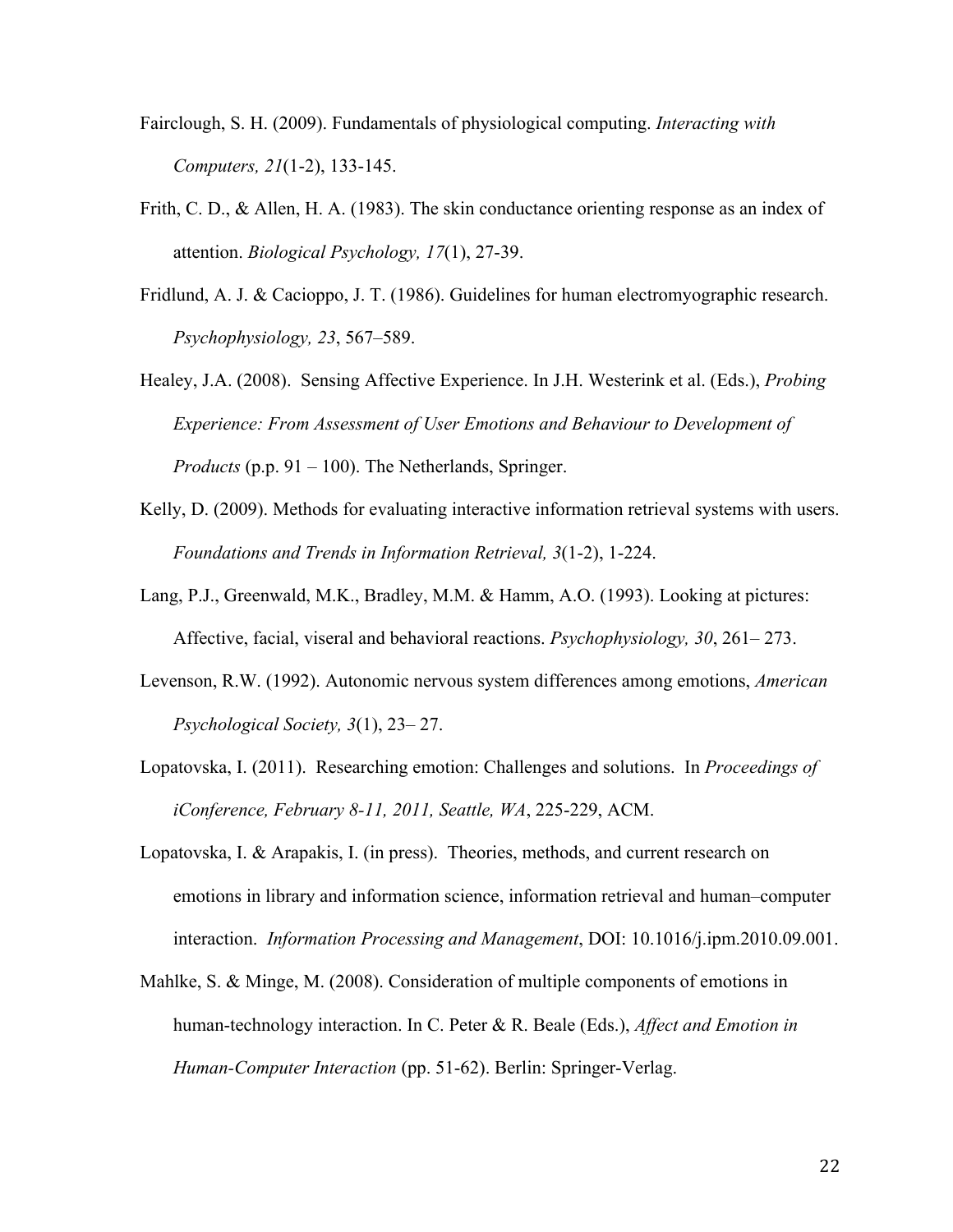- Mandryk, R. L.,  $\&$  Atkins, M. S. (2007). A fuzzy physiological approach for continuously modeling emotion during interaction with play technologies. *International Journal of Human-Computer Studies, 65*(4), 329-347.
- Mandryk, R.L., Inkpen, K.M. & Calvert T.W. (2006). Using psychophysiological techniques to measure user experience with entertainment technologies. *Behaviour and Information Technology, 25*(2), 141-158.
- Marchionini, G. (2008). Human-information interaction research and development. *Library & Information Science Research, 30*(3), 165-174.
- O'Brien, H.L. & Toms, E.G. (2008). What is user engagement? A conceptual framework for defining user engagement with technology. *Journal of the American Society for Information Science & Technology, 59*(6), 938-955.
- Porges, S.W. & Byrne, E.A. (1992). Research methods for measurement of heart rate and respiration. *Biological Psychology, 34*, 93-130.
- Ravaja, N. (2004). Contributions of psychophysiology to media research: review and recommendations. *Media Psychology, 6*(2), 193-235.
- Ravaja, N., Saari, T., Kallinen, K. & Laarni, J. (2006). The Role of Mood in the Processing of Media Messages From a Small Screen: Effects on Subjective and Physiological Responses. *Media Psychology, 8*(3), 239-265.
- Rowe, D.W., Sibert, J. & Irwin, D. (1998). Heart Rate Variability: Indicator of User State as an Aid to Human-Computer Interaction. In *Proceedings of the SIGCHI Conference on Human Factors in Computing Systems* (pp. 480-487). New York: ACM.